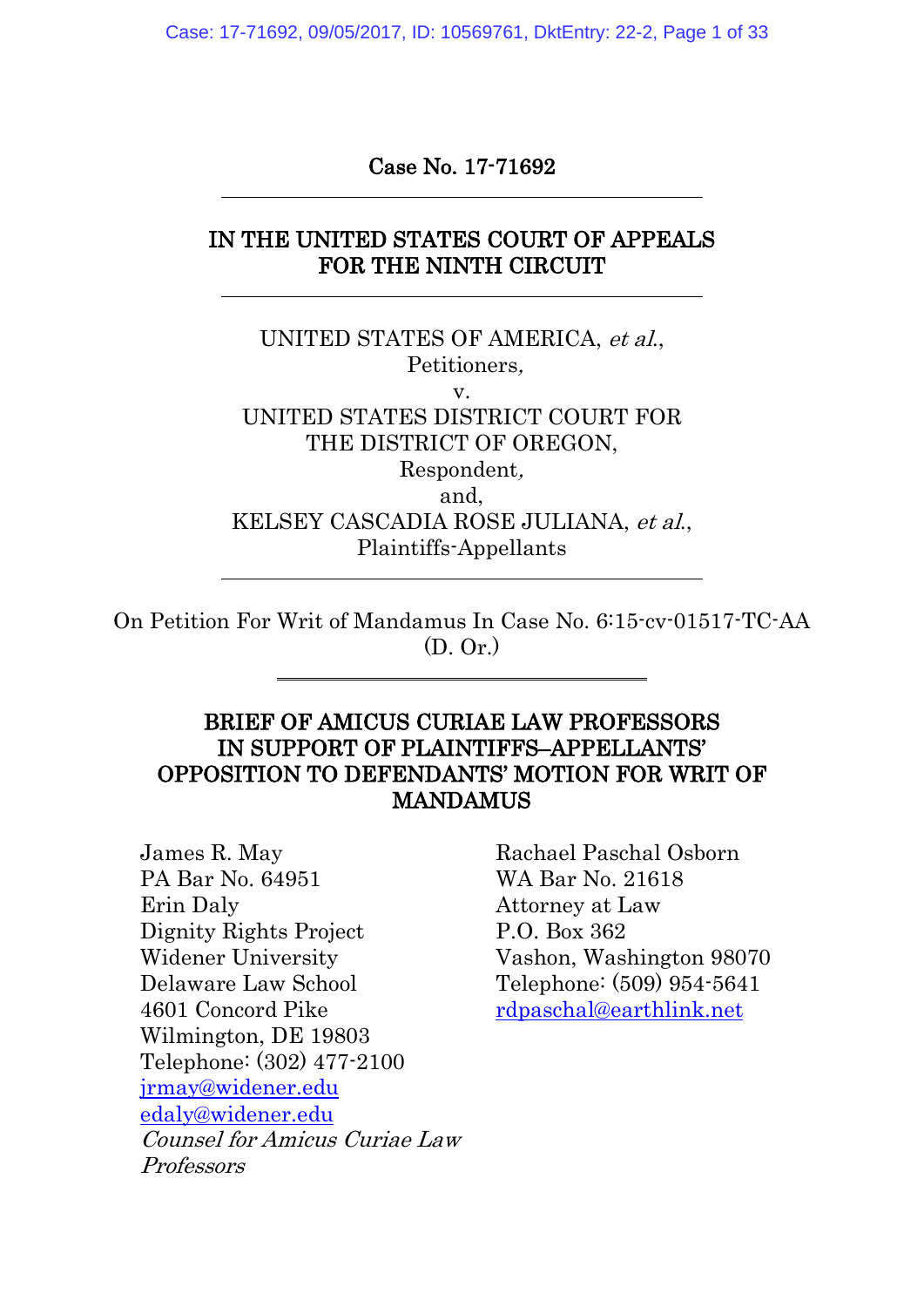# Table of Contents

<span id="page-1-0"></span>

| The District Court's Denial of Defendants' Motion to Dismiss<br>Ι. |     |
|--------------------------------------------------------------------|-----|
| Mandamus Would Have the Effect of Eliminating Judicial<br>П.       |     |
| Defendants Misapprehend the Role of Federal Courts14<br>A.         |     |
| <b>B.</b>                                                          |     |
| Defendants have Failed to Meet its Burden to Justify the<br>Ш.     | .22 |
|                                                                    |     |
|                                                                    |     |
|                                                                    |     |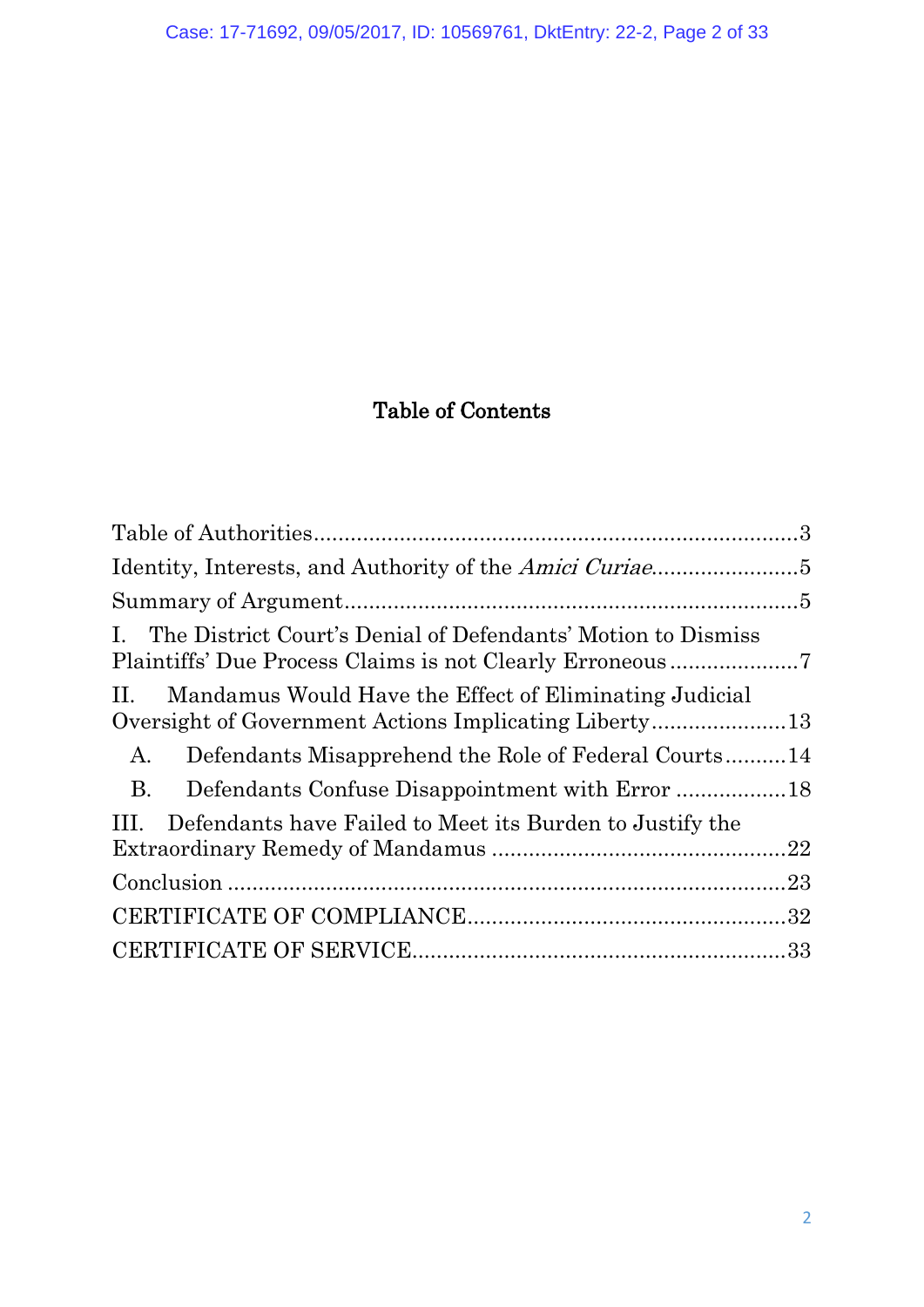## Table of Authorities

## Cases

| Griswold v. Connecticut, 381 U.S. 479 (1965)  10, 17             |
|------------------------------------------------------------------|
|                                                                  |
|                                                                  |
|                                                                  |
|                                                                  |
|                                                                  |
|                                                                  |
| Moore v City of East Cleveland, 431 U.S. 494 (1977) 10, 17       |
| Obergefell v. Hodges, 576 U.S. __, 135 SCt. 2584 (2015).  passim |
|                                                                  |
|                                                                  |
| Planned Parenthood of Se. Pennsylvania v. Casey, 505 U.S. 833    |
|                                                                  |
|                                                                  |
|                                                                  |
|                                                                  |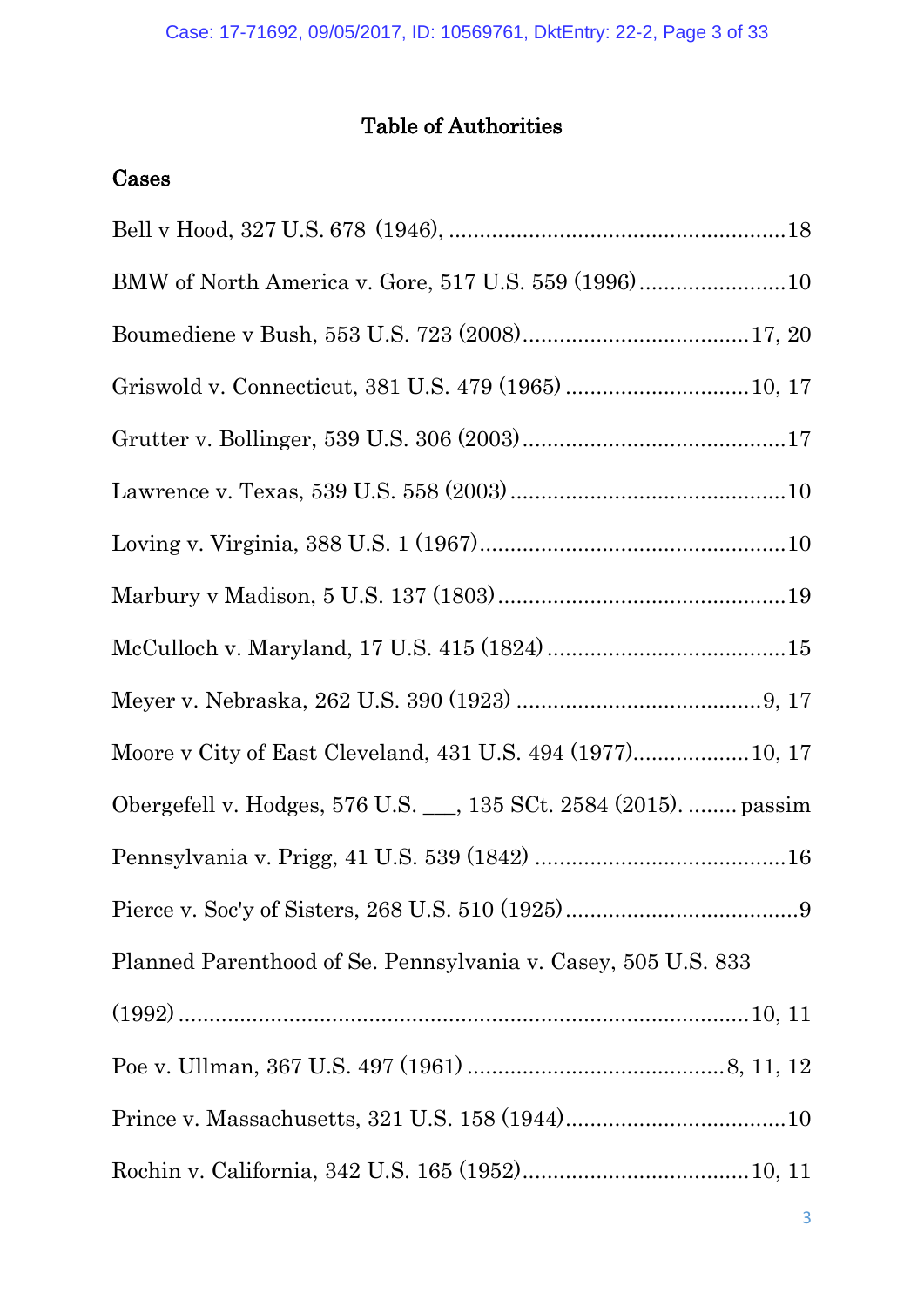| Skinner v. Oklahoma ex rel. Williamson, 316 U.S. 535 (1942)9      |
|-------------------------------------------------------------------|
|                                                                   |
| Youngstown Sheet & Tube Co. v Sawyer, 343 U.S. 579 (1952) 16      |
| <b>Other Authorities</b>                                          |
| Erwin Chemerinsky, Constitutional Law: Principles And Policies    |
| 131-32 (Aspen Law & Business 2d ed. 2002) 16                      |
| Kenji Yoshino, A New Birth of Freedom?: Obergefell v. Hodges, 129 |

Harv. L. Rev. 147 (2015) ............................................................12

## Constitutional Provisions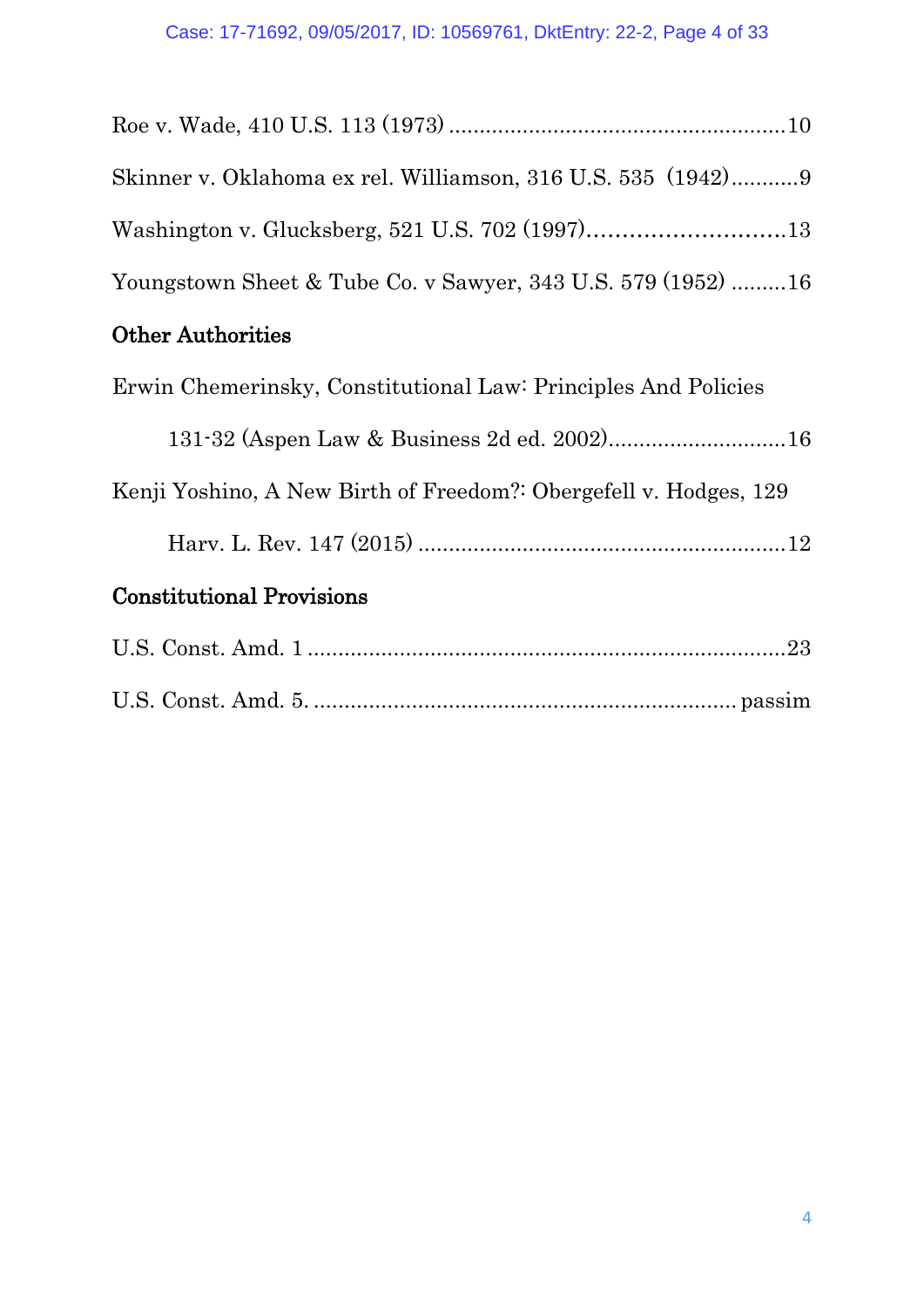#### <span id="page-4-0"></span>Identity, Interests, and Authority of the Amici Curiae

Amicus curiae are law professors and scholars (listed on the signature page) who teach, research, and write about constitutional, environmental, and climate law.<sup>[1](#page-4-2)</sup> Amici have an interest in informing the Court about the role of the Due Process Clause in climate change litigation. The amici conclude that the district court's denial of Defendants-Petitioners' ("Defendants") motion to dismiss does not warrant issuance of the extraordinary writ of mandamus.

#### Summary of Argument

<span id="page-4-1"></span>The Fifth Amendment provides "No person shall . . . be deprived of life, liberty, or property without due process of law." U.S. Const. Amd. 5. Both constitutional text and corresponding jurisprudence demonstrate that the amendment encompasses Plaintiffs' claim that government action has deprived them of a liberty interest to a stable climate system.

-

<span id="page-4-2"></span><sup>&</sup>lt;sup>1</sup> *Amici* file this brief solely as individuals and not on behalf of the institutions with which they are affiliated. Defendants have consented to the filing of this brief. No person or party has made a monetary contribution towards the preparation or submission of this brief.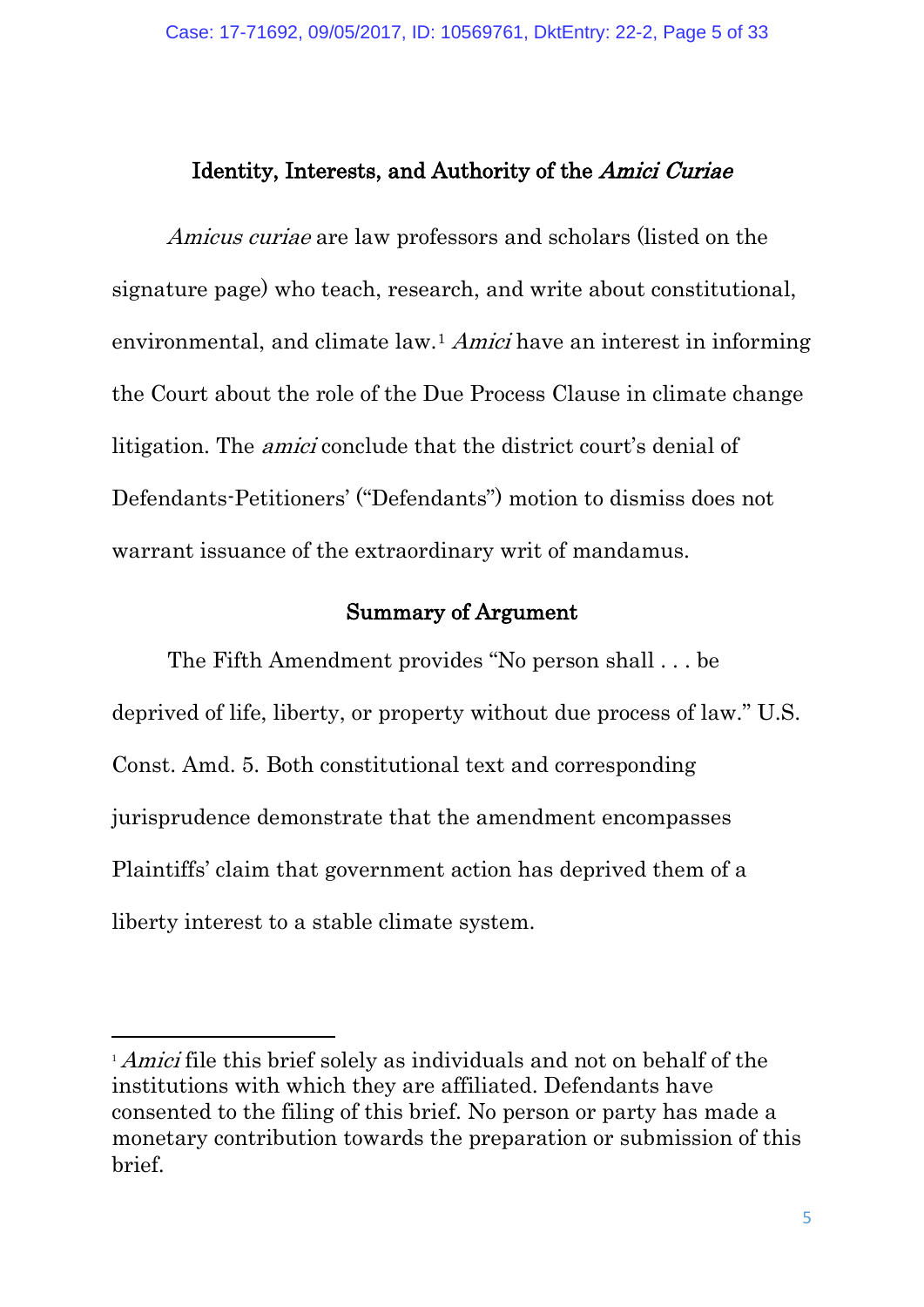Rather than engage the argument that governmental action on climate change can constitute a constitutional deprivation of liberty, Defendants merely state that constitutional law cannot adapt to new conditions and that to consider new claims is so clearly erroneous that the only response is to issue a writ of mandamus. Pet. 22-29. In its view, Defendants can threaten constitutional liberty interests, by causing or contributing to climate instability with impunity and without *any* judicial oversight, because of general separation of powers concerns. However, such concerns can and should be addressed – as with any other case involving the government – in the normal course of litigation. Id.

It is not erroneous at all, let alone clearly erroneous, for the District Court to find that Plaintiffs' well-pleaded complaint was sufficient to state a cause of action and thus to deny defendants' motion to dismiss – the only question before this Court at this time. The District Court's determination that the constitutional right to liberty protected in the Fifth Amendment Due Process Clause may encompass a right to a stable climate system is not inconsistent with current Supreme Court precedent. It is also not inconsistent with the role of the federal judiciary's historic function of ensuring that government action falls within constitutional constraints. In ignoring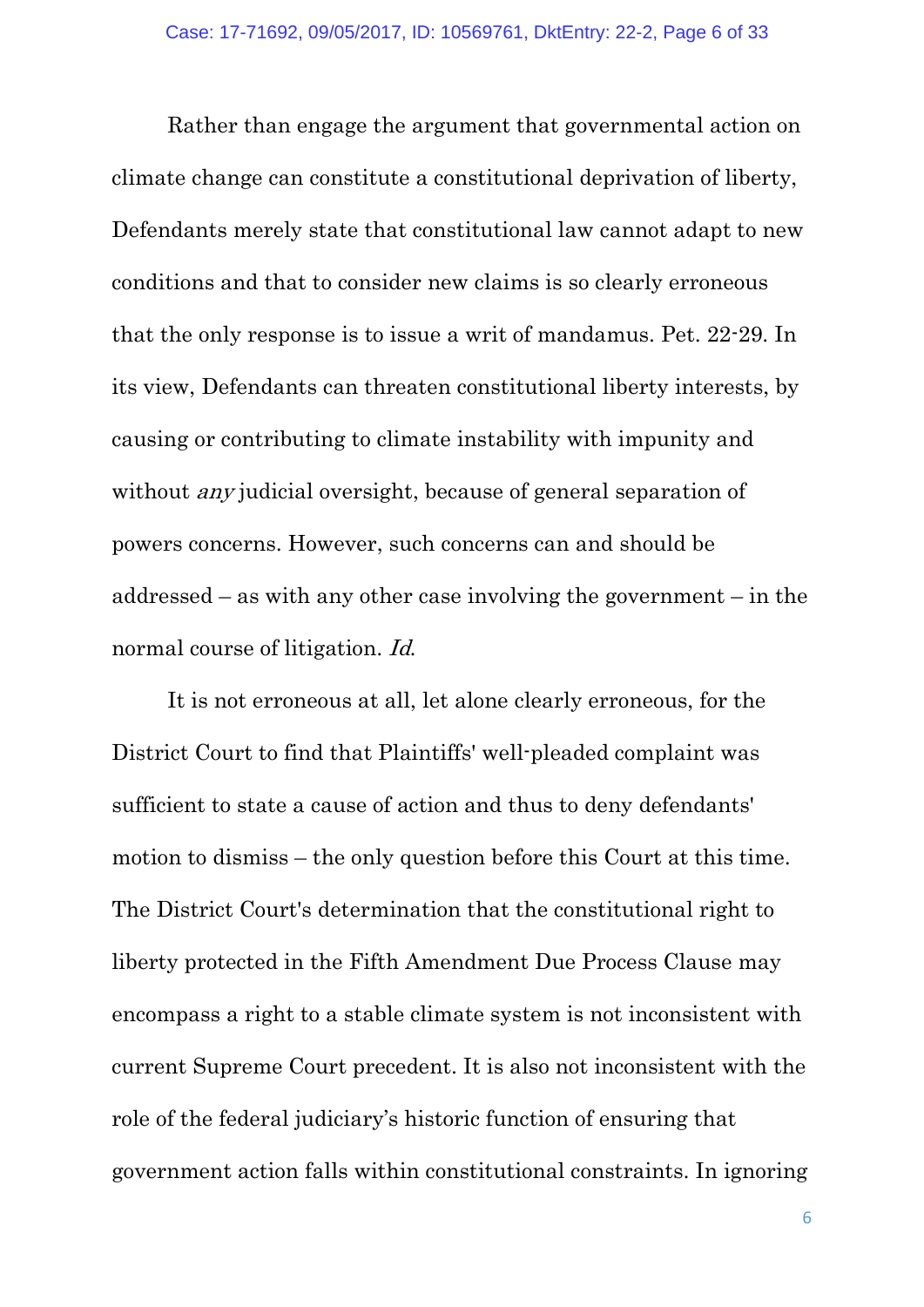the text of the Fifth Amendment and all but ignoring the Supreme Court's most recent case concerning the due process clause, Defendants have failed to meet its burden to justify the extraordinary remedy of mandamus.

#### <span id="page-6-0"></span>I. The District Court's Denial of Defendants' Motion to Dismiss Plaintiffs' Due Process Claims is not Clearly Erroneous

Plaintiffs' due process claim is logical and direct: (1) the federal government has authorized, funded, or carried out policies and programs that cause or contribute to an unstable climate system; (2) an unstable climate system diminishes liberty; and therefore (3) the government's actions have deprived plaintiffs of liberty protected by the U.S. Constitution. Dkt. 7 (Amended Complaint) ¶¶ 283-299.

Following extensive oral argument and several rounds of briefing before both the trial and magistrate judges in the case, the district court found this claim to be constitutionally cognizable. Dkt. 83 at 33 ("In this opinion, this Court simply holds that where a complaint alleges governmental action is affirmatively and substantially damaging the climate system in a way that will cause human deaths, shorten human lifespans, result in widespread damage to property, threaten human food sources, and dramatically alter the planet's ecosystem, it states a claim for a due process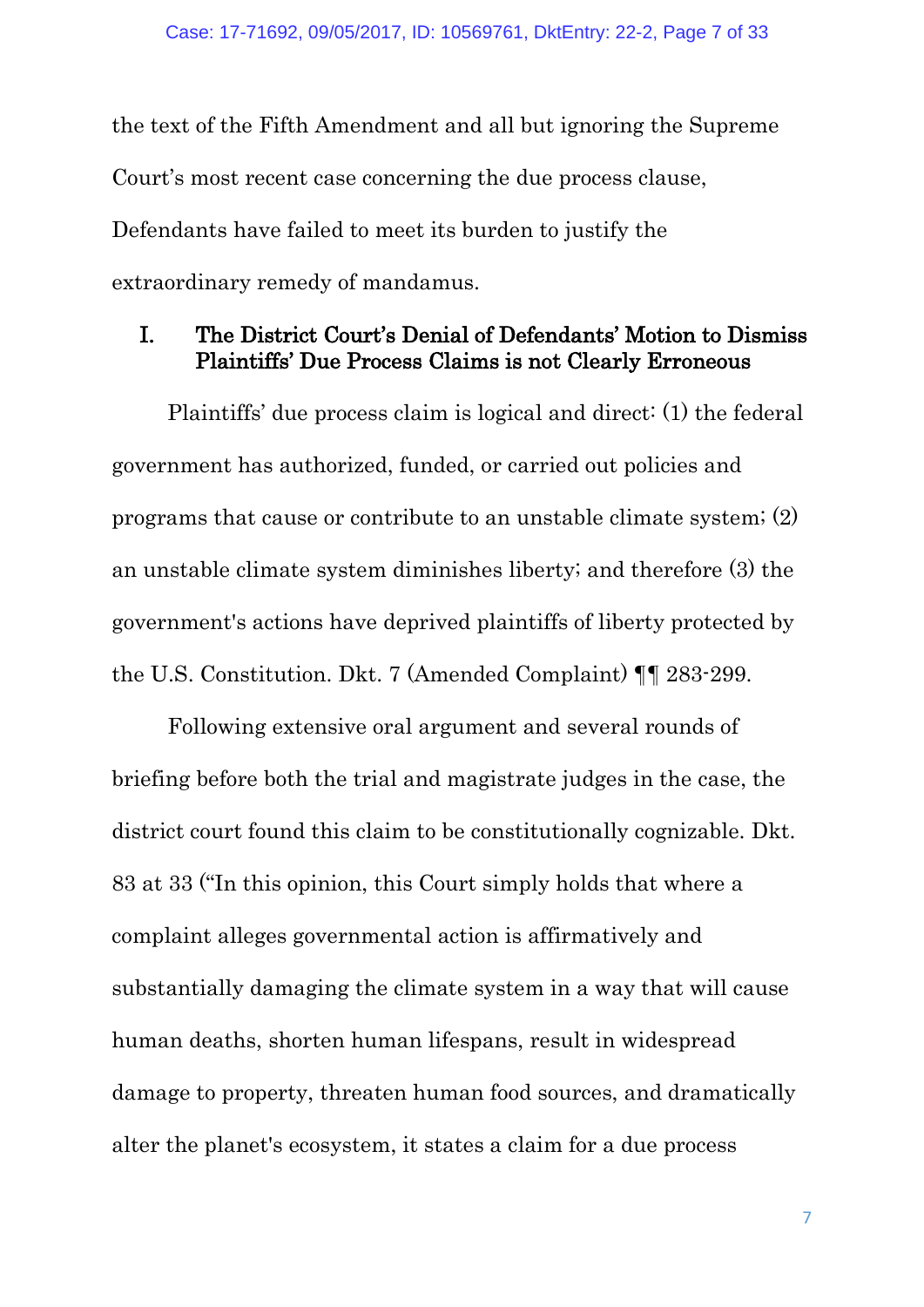violation."). The district court did not determine that plaintiffs had carried their burden of proof on the merits. Id. at 36. At issue at this juncture is simply whether the courts of the United States are open to those who carefully plead claims alleging violation of their right to liberty.

This case thus turns on whether certain actions of the federal government result in a constitutional deprivation of liberty. Conceptually, "liberty" means now what it meant to the Framers, that is, freedom from oppressive governmental action. "This 'liberty' is . . . a rational continuum which, broadly speaking, includes a freedom from all substantial arbitrary impositions and purposeless restraints." Poe v. Ullman, 367 U.S. 497, 543 (1961) (Harlan J., dissenting from dismissal on jurisdictional grounds).

Liberty interests are undoubtedly at stake. As the current hurricane and fire season reminds, the district court and plaintiffs are correct to conclude that an unstable climate system can adversely affect many profound extensions of liberty, including occupation, education, family, food, shelter, travel, drinking water, residence, relationships, and so on. Dkt 83 at 35; Dkt. 7 ¶¶ 15, 18, 21, 26, 46, 283. It is equally clear that conditions manifesting climate change impinge not only on liberty interests but on life and property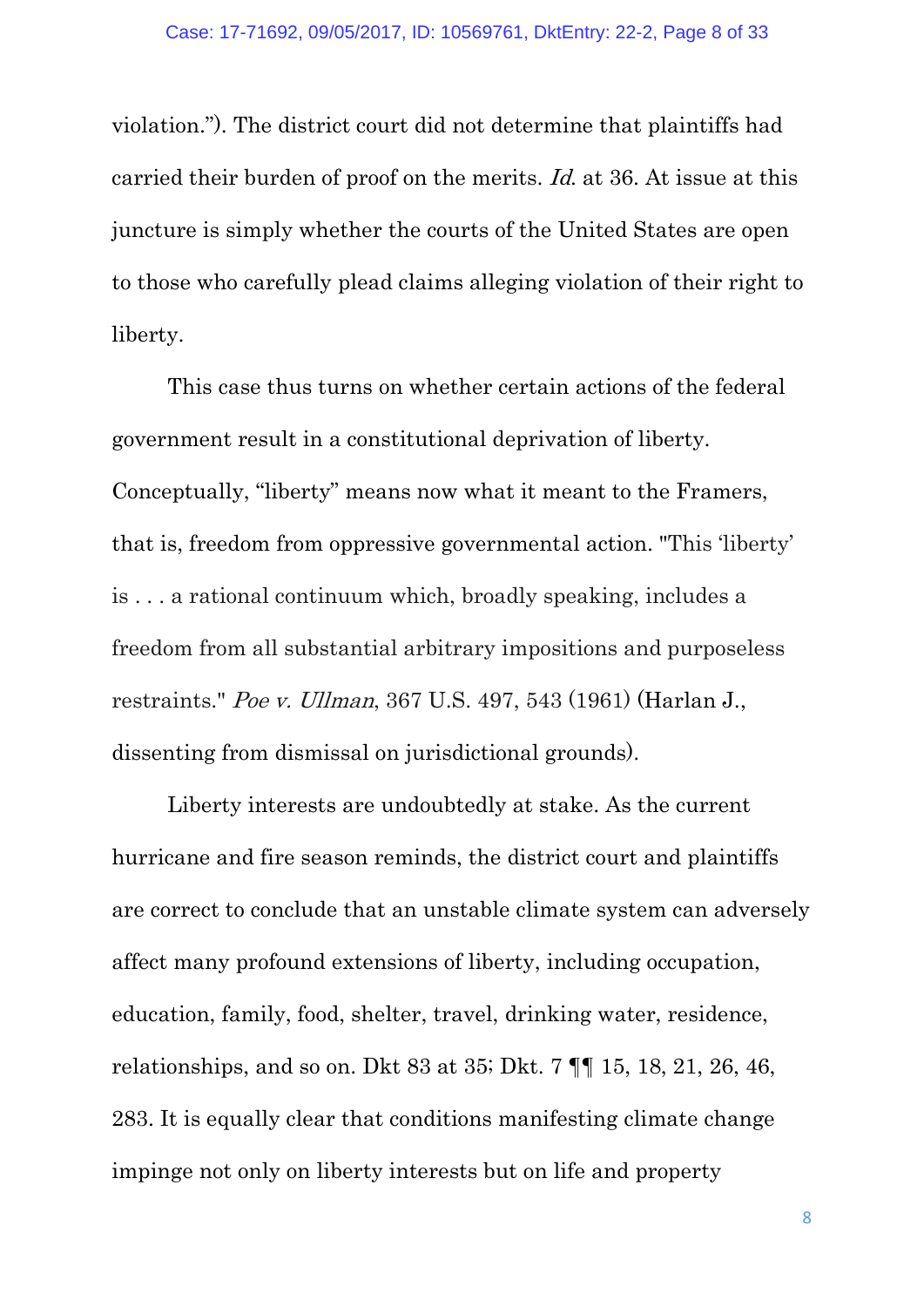interests as well. Dkt 83 at 33; Dkt. 7 ¶¶ 87, 130, 247, 255, 280, 282, 288, 289.

The district court's determination that "liberty" encompasses an implied right to a stable climate system is supported by ample Supreme Court precedent, including its most recent instruction in this area in *Obergefell v. Hodges*,  $576$  U.S.  $\qquad$ ,  $135$  S.Ct. 2584 (2015). Dkt 83 at 30-32. Plaintiffs' claims thus stand firmly on the established right to liberty under the Due Process Clause.

On the other hand, Defendants' rigid reading of the Due Process Clause ignores the jurisprudence that requires a balancing of interests over time. Pet. 22-26. For nearly a century, the Supreme Court has recognized that the liberty interests protected by the Due Process Clause encompass unenumerated rights. Indeed, landmark decisions exist from almost every decade of the last one hundred years establishing and reaffirming that, in addition to incorporating most of the enumerated rights, the liberty clauses of the Fifth and Fourteenth amendments include interests of fundamental importance, including the rights to direct the education and upbringing of one's children (Pierce v. Soc'y of Sisters, 268 U.S. 510, 534-35 (1925); Meyer v. Nebraska, 262 U.S. 390, 400 (1923)), procreation (Skinner v. Oklahoma ex rel. Williamson, 316 U.S. 535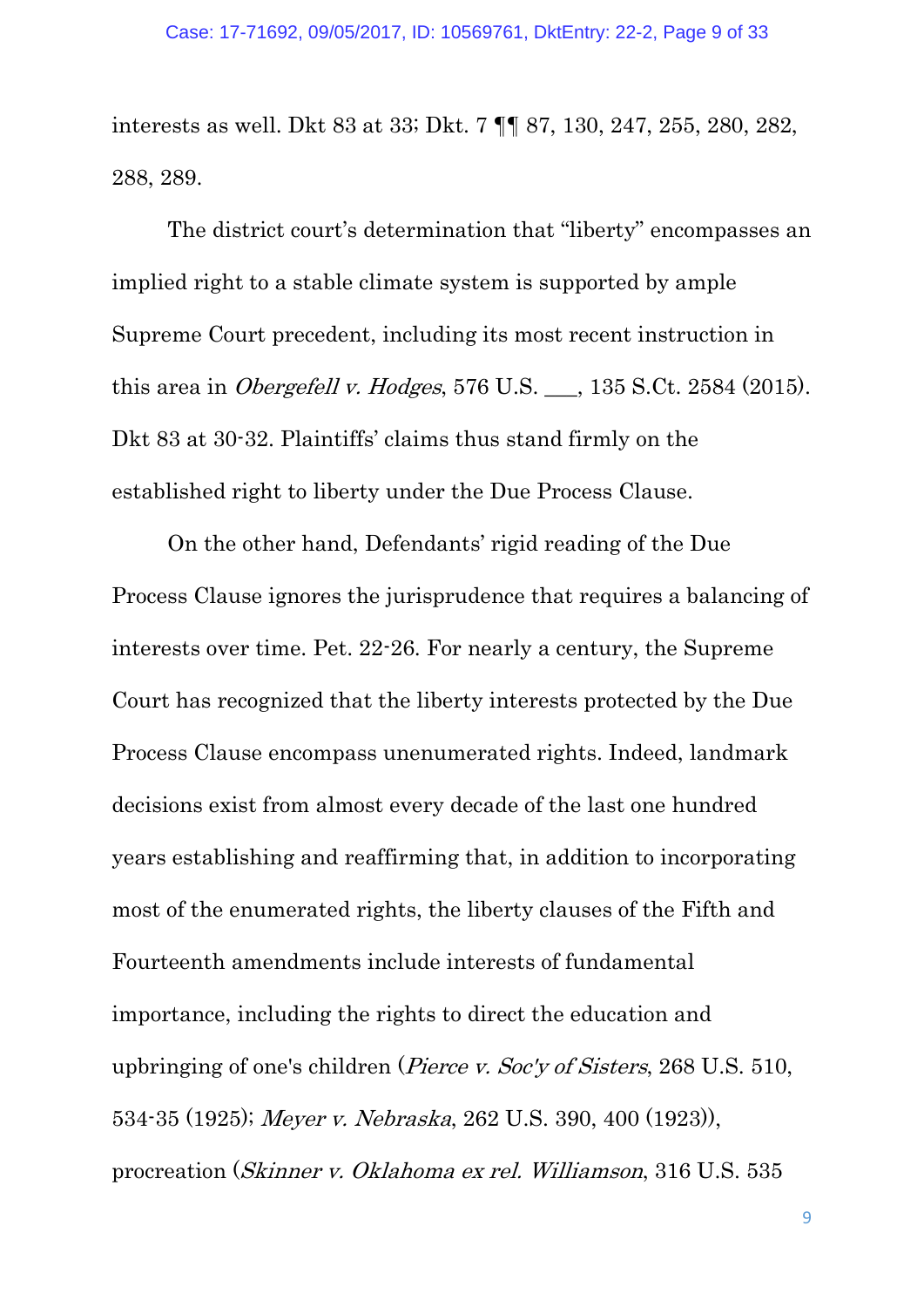(1942)), bodily integrity (Rochin v. California, 342 U.S. 165, 172-73 (1952)), contraception (Griswold v. Connecticut, 381 U.S. 479, 485-86 (1965)), abortion (Planned Parenthood of South Eastern Pa. v. Casey, 505 U.S. 833 (1992); Roe v. Wade, 410 U.S. 113, 153 (1973)), sexual intimacy (*Lawrence v. Texas*, 539 U.S. 558, 578 (2003)), family (Moore v. City of East Cleveland, 431 U.S. 494 (1977)), marriage (Loving v. Virginia, 388 U.S. 1, 12 (1967)), and even against grossly excessive punitive damages (BMW of North America v. Gore, 517 U.S. 559 (1996)). Many of these cases involved the interests of children. E.g., Prince v. Massachusetts, 321 U.S. 158, 165 (1944). Thus, due process analysis requires a balancing of individual liberties against governmental interests as both evolve over time – a task that is appropriate for the District Court.

The cases cited here, as a whole, insist that liberty is a rational continuum requiring close examination of governmental justification of deprivation:

[T]he full scope of the liberty guaranteed by the Due Process Clause cannot be found in or limited by the precise terms of the specific guarantees elsewhere provided in the Constitution. This 'liberty' is not a series of isolated points . . . . It is a rational continuum which, broadly speaking, includes a freedom from all substantial arbitrary impositions and purposeless restraints . . . and which also recognizes, what a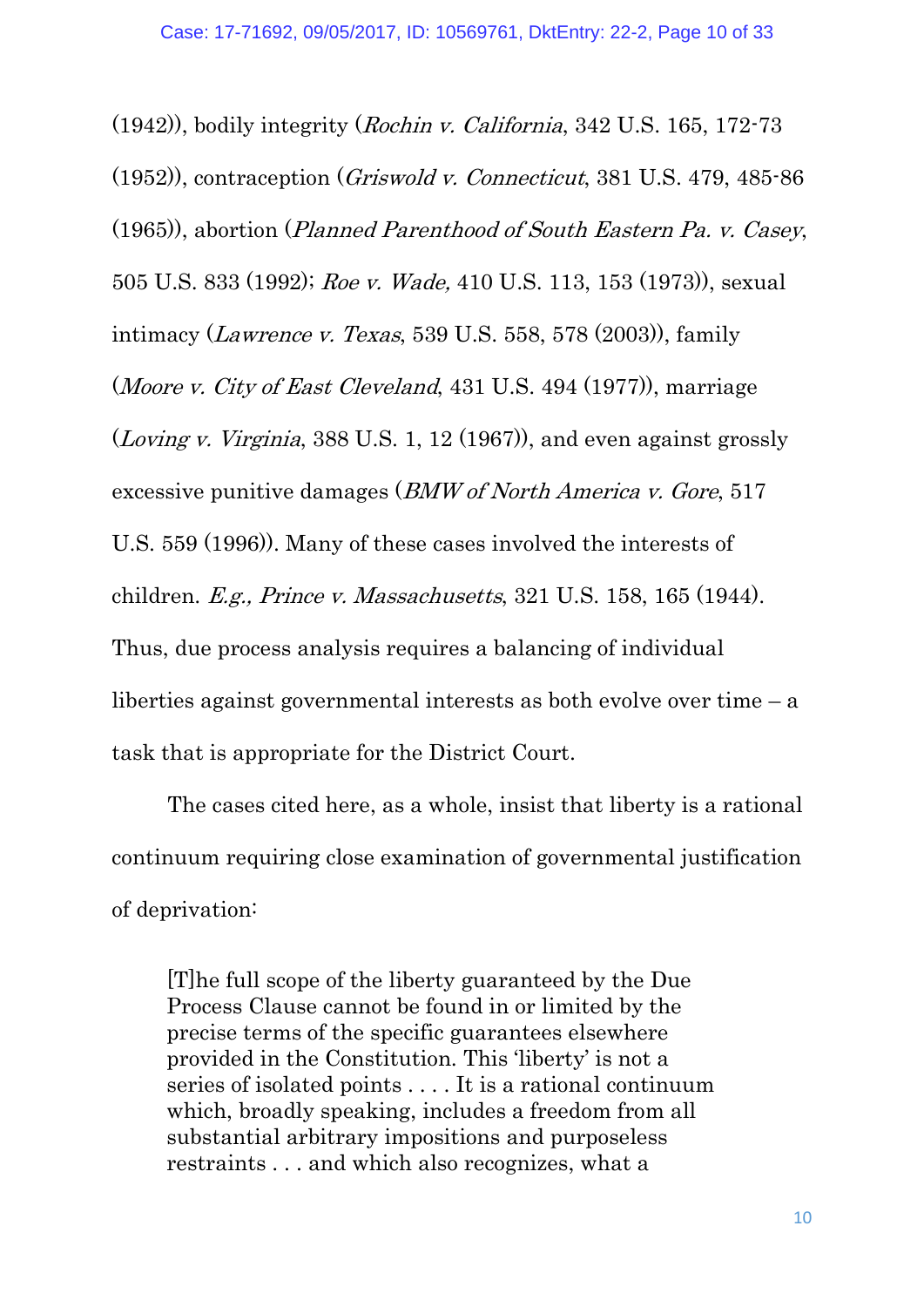reasonable and sensitive judgment must, that certain interests require particularly careful scrutiny of the state needs asserted to justify their abridgment.

Planned Parenthood of Se. Pennsylvania v. Casey, 505 U.S. 833, 848– 49, (1992) (Opinion of Justices O'Connor, Kennedy, and Souter) (quoting Poe v. Ullman, 367 U.S. 497, 543 (1961) (Harlan J., diss.)).

It is clear that the outer boundaries of the due process clauses – no more than any other aspect of the Constitution – are not frozen in time, for as Justice Frankfurter explained, "[t]o believe that this judicial exercise of judgment could be avoided by freezing 'due process of law' at some fixed stage of time or thought is to suggest that the most important aspect of constitutional adjudication is a function for inanimate machines and not for judges." Rochin v. California, supra, 342 U.S., at 171–172. Rather, as Justice Harlan said, and as has been often repeated:

Due process has not been reduced to any formula; its content cannot be determined by reference to any code. The best that can be said is that through the course of this Court's decisions it has represented the balance which our Nation, built upon postulates of respect for the liberty of the individual, has struck between that liberty and the demands of organized society…. The balance of which I speak is the balance struck by this country, having regard to what history teaches are the traditions from which it developed as well as the traditions from which it broke. That tradition is a living thing.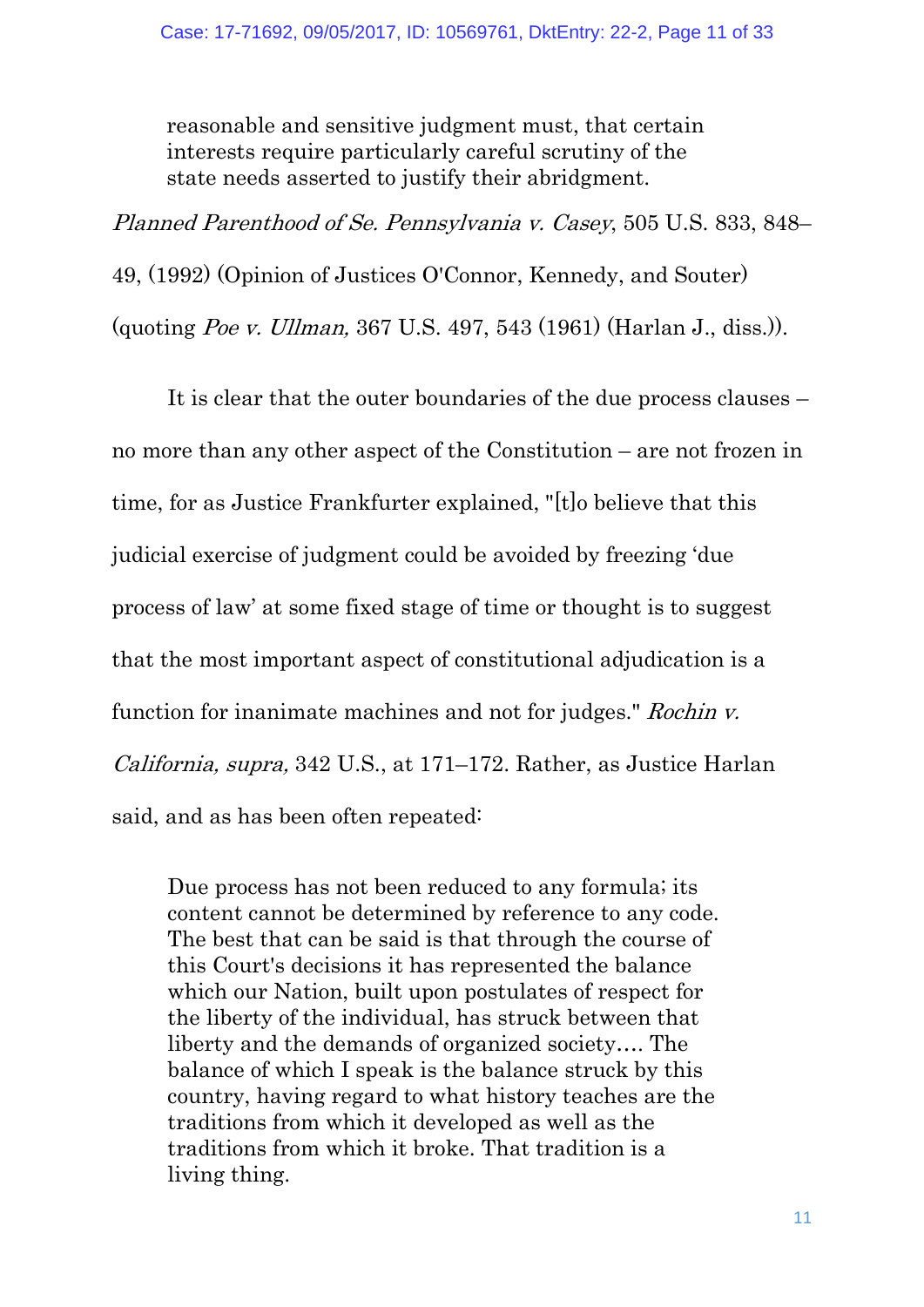Poe, 367 U.S. at 523-24 (Harlan, J., dissenting). The Supreme Court followed this approach in its most recent major due process case. See *Obergefell v. Hodges, supra.* In elucidating "[t]he identification and protection of fundamental rights," Obergefell emphasized that this responsibility "has not been reduced to any formula." 135 S. Ct. at 2598. Courts must "exercise reasoned judgment in identifying interests of the person so fundamental that the State must accord them its respect." Id. (quoting Poe, 367 U.S. at 542 (Harlan, J., dissenting)). In exercising such "reasoned judgment," courts should keep in mind that "[h]istory and tradition guide and discipline this inquiry but do not set its outer boundaries." Obergefell, 135 S. Ct. at 2598. This approach allows "future generations [to] protect . . . the right of all persons to enjoy liberty as we learn its meaning." Id. See generally, Kenji Yoshino, A New Birth of Freedom?: Obergefell v. Hodges, 129 Harv. L. Rev. 147 (2015).

The District Court's interpretation of the Due Process Clause is fully consistent with the central lesson of *Obergefell* – that "liberty" is a "living thing" that can accommodate new claims – whether the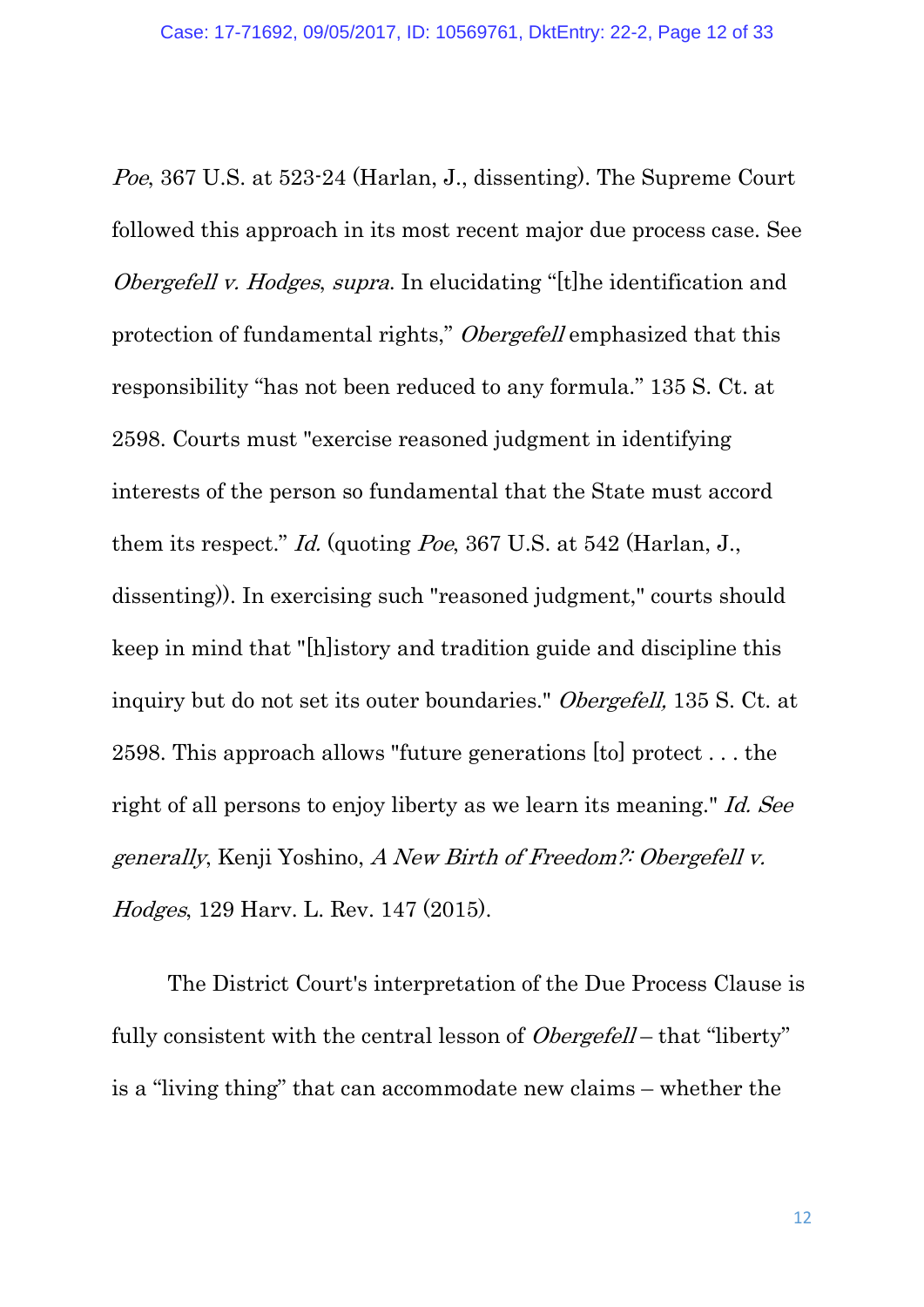interests protected were foreseen by the drafters of the constitution or not.

Defendants' reliance on Washington v. Glucksberg, 521 U.S. 702 (1997) is of no avail. First, Chief Justice Roberts said in Obergefell that Glucksberg was "effectively overrule[d]." 135 S. Ct. at 2621 (Roberts, C.J., dissenting). Even if Glucksberg's more formulaic and more archaic approach reflected the governing standard in due process cases, the district court's decision here would not constitute clear error. For the reasons the district court and Plaintiffs explain at length, a stable climate system is both deeply rooted in the nation's history and traditions, and implicit in the concept of ordered liberty such that "neither liberty nor justice would exist if they were sacrificed."' Glucksberg, 521 U.S. at 721 (citations omitted); Dkt 83 at 32; Pl. Ans. at 34-42.

## <span id="page-12-0"></span>II. Mandamus Would Have the Effect of Eliminating Judicial Oversight of Government Actions Implicating Liberty

Defendants' arguments rest on two fundamental errors. First, it makes the profoundly misplaced argument that it is clearly erroneous for federal courts to consider tough cases involving the government. Second, it ignores the core federal judicial function of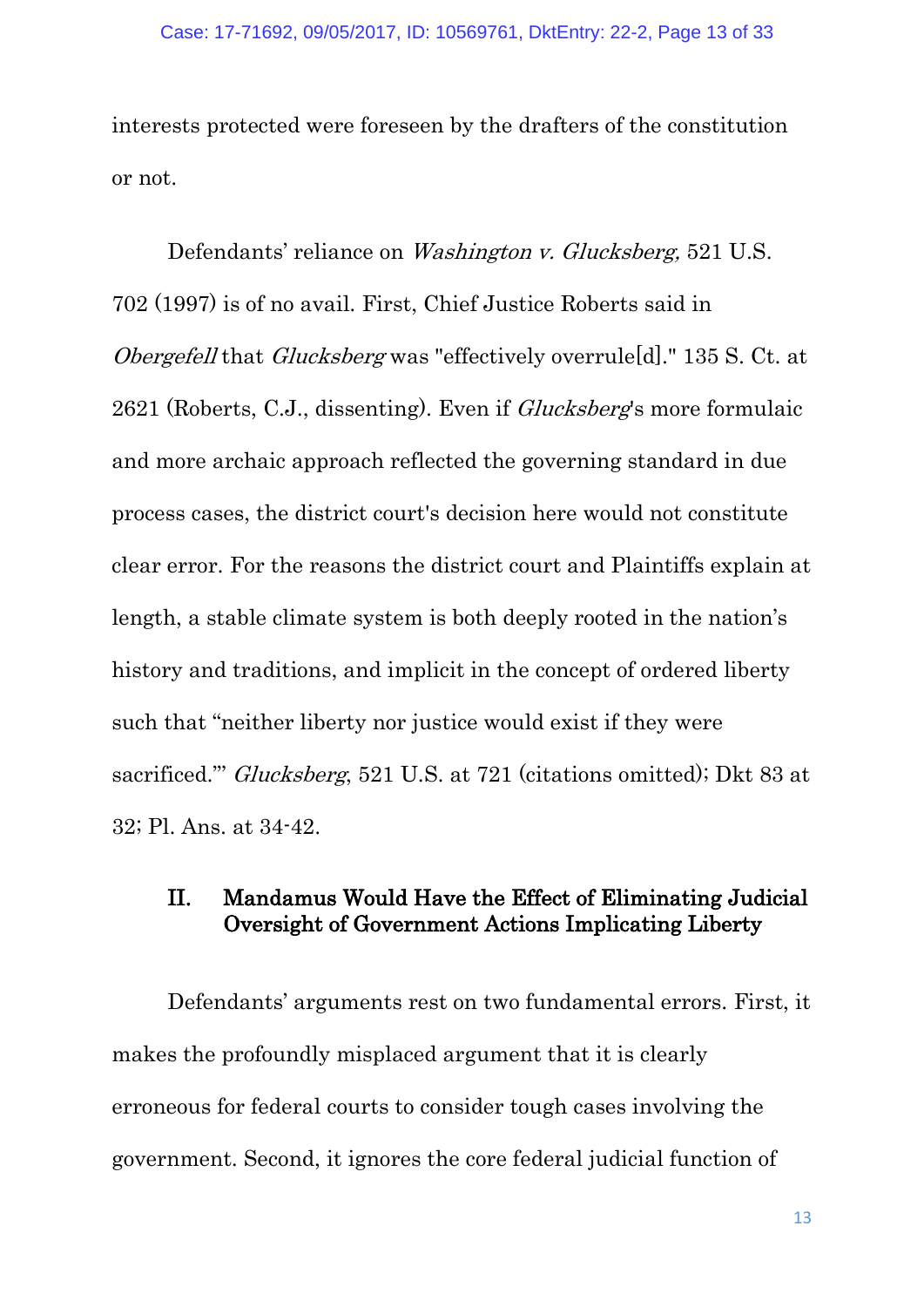holding a trial to determine the meaning of a constitutionally protected fundamental right. Defendants here have the same alternative that it – and every disappointed party – has under the federal rules: it can appeal a decision (and any aspect of it) with which it finds fault. Defendants misapprehend the role of the federal courts and it confuses disappointment with clear error. The extraordinary remedy of a writ of mandamus is not warranted.

#### <span id="page-13-0"></span>A. Defendants Misapprehend the Role of Federal Courts

Defendants take the incorrect position that federal courts should avoid tough cases of first impression because of separation of powers. Pet. 32-33. But every case involves controversy, many of them tough. That is what makes it a *case*. Every federal case involving the federal government implicates separation of powers. That is why powers are separated. The district court should be permitted to perform its constitutional functions under our tripartite system to manage the case, develop a record, issue rulings, and reach a decision.

Defendants' cramped view of the federal judicial function is misplaced. While the words of the Constitution are fixed, their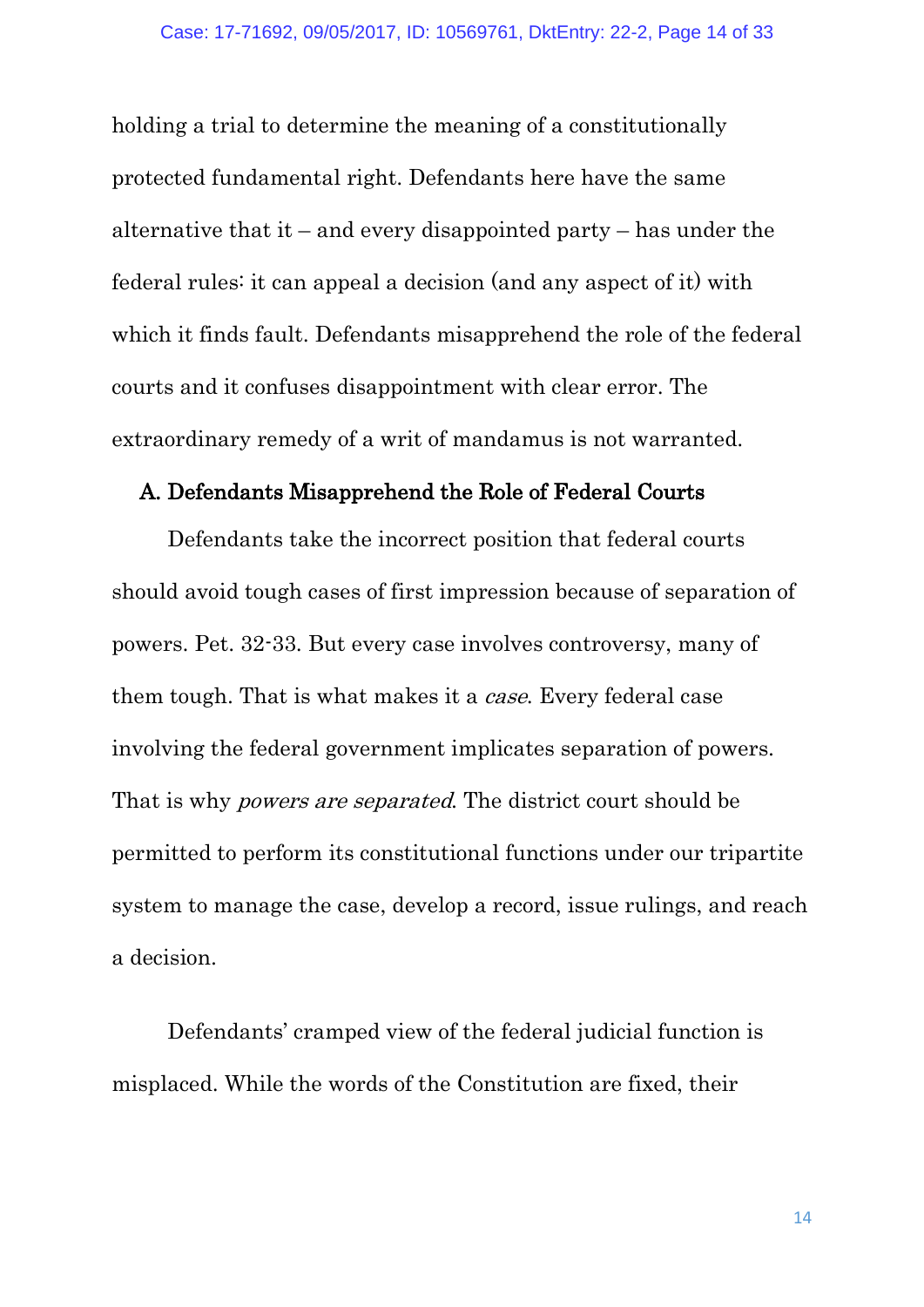application to new conditions has never been frozen in time. Rather,

it has always been understood that the Constitution was adaptive:

[I]ntended to endure for ages to come, and consequently to be adapted to the various crises of human affairs. To have prescribed the means by which Government should, in all future time, execute its powers would have been to change entirely the character of the instrument . . . . It would have been an unwise attempt to provide by immutable rules for exigencies which, if foreseen at all, must have been seen dimly, and which can be best provided for as they occur.

McCulloch v. Maryland, 17 U.S. 415 (1824).

Now no less than ever before, courts must be available to hear

all constitutional claims, even those that raise factual issues the

framers might not even have dimly foreseen.[2](#page-14-0) Changing

circumstances must be provided for as they occur. As recently stated

in Obergefell v. Hodges:

1

The nature of injustice is that we may not always see it in our own times. The generations that wrote and ratified the Bill of Rights and the Fourteenth Amendment did not presume to know the extent of freedom in all of its dimensions, and so they entrusted to future generations a charter protecting the right of all persons to enjoy liberty as we learn its meaning. When new insight reveals discord between the Constitution's central protections and a received legal stricture, a claim to liberty must be addressed.

<span id="page-14-0"></span><sup>2</sup> Plaintiffs point to historical evidence that some of the framers considered the necessity of a stable climate. Pl. Ans. at 36-38.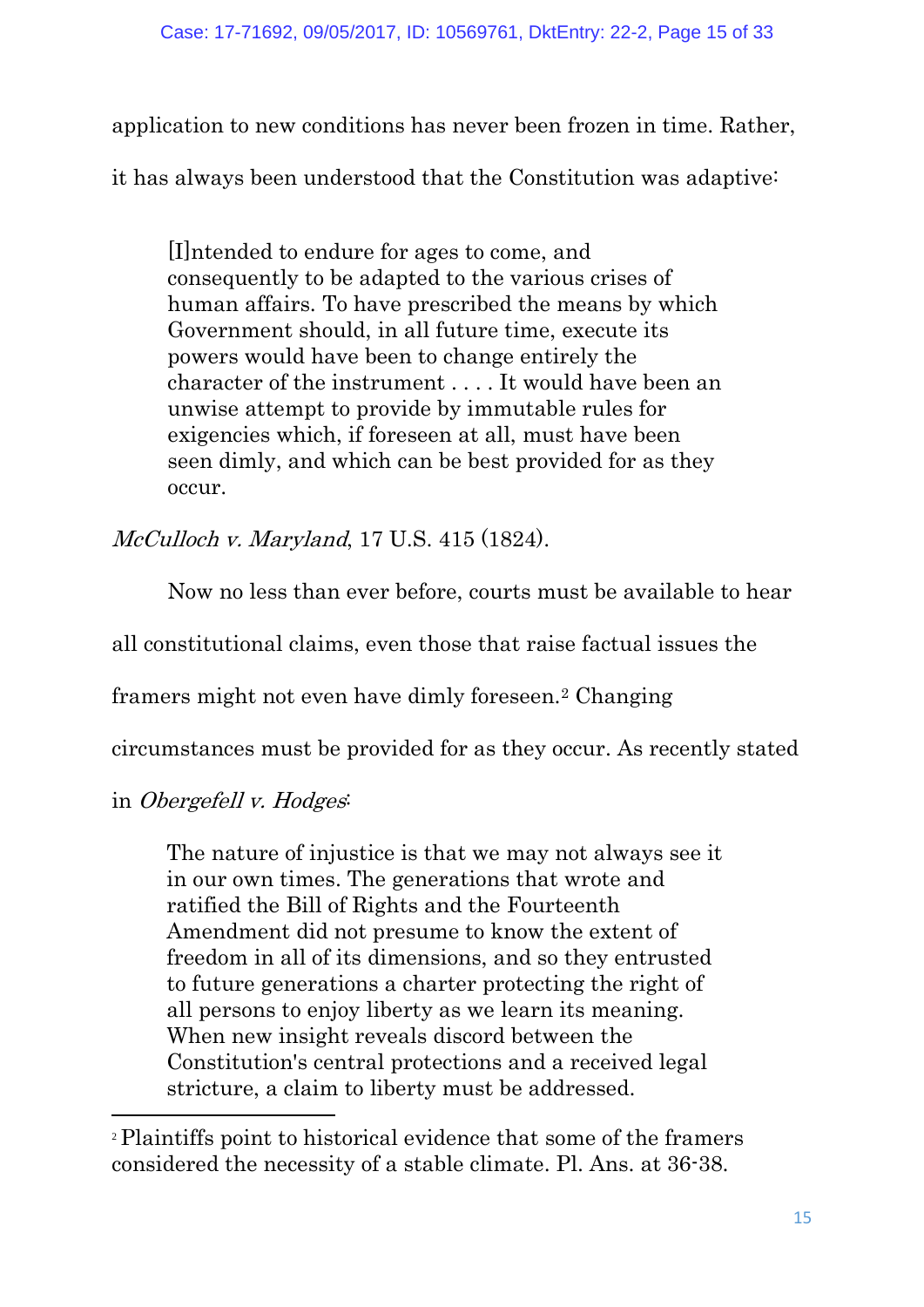135 S.Ct. at 2598 (2015).

Simply, there is no constitutionally founded reason for federal courts to duck controversial issues so as to guard against "embarrassing" Defendants: "[T]he federal courts' legitimacy is quite robust, [] there is no evidence that particular rulings have any effect on the judiciary's legitimacy, and [] in any event, the courts' mission should be to uphold the Constitution and not worry about political capital." Erwin Chemerinsky, Constitutional Law: Principles And Policies 131-32 (Aspen Law & Business 2d ed. 2002).

Nor is it a jurisdictional bar that the claim concerns important questions that are essential to our system of ordered liberty – that is, to the various crises of human affairs. Rather, to determine the constitutional merits of such claims is the core function of the federal judiciary. Through the ages, federal courts have been the locus for resolving even the most contentious and profound questions: slavery in Pennsylvania v. Prigg, 41 U.S. 539 (1842); Presidential authority in Youngstown Sheet & Tube Co. v Sawyer, 343 U.S. 579 (1952); discrimination and affirmative action in a series of cases spanning more than 50 years (e.g., *Cooper v. Aaron*, 358 U.S. 1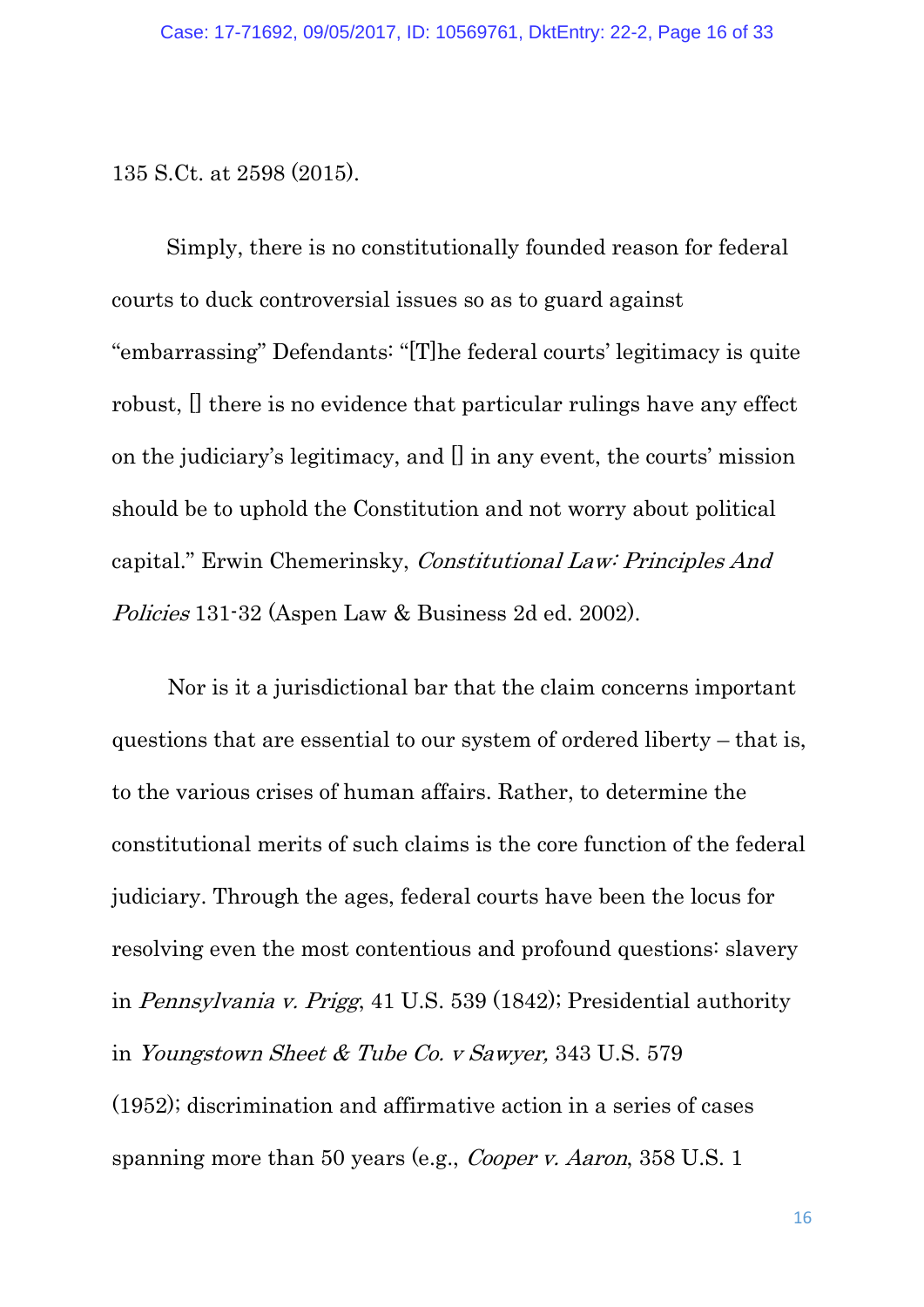(1958), *Grutter v. Bollinger*, 539 U.S. 306 (2003)). In the due process context as well, the federal courts have not demurred from deciding cases that raise profound and complex questions of policy: nationalism in Meyer v Nebraska, 262 U.S. 390 (1923), reproductive rights in Griswold v Connecticut, 381 U.S. 479 (1965), the nature of family in *Moore v City of East Cleveland*, 431 U.S. 494 (1977), and Obergefell v Hodges, 135 S. Ct. 2584 (2015), and even the war on terror, Boumediene v Bush, 553 U.S. 723 (2008). While one may agree or disagree with the holdings in these cases, there is no doubt whatsoever that the federal judiciary had jurisdiction to hear them. Whether or not these partake of global phenomena or implicate sensitive political matters as some of these do is irrelevant to a federal court's authority to hear a well-pleaded claim.

The climate context of this case makes it all the more amenable to judicial resolution. The constitution protects what is of fundamental importance and what cannot be relegated to protection in the political branches. A stable climate system satisfies both of these, arguably more than anything else in history. Protection against the degradation of the environment is precisely the kind of thing that the political branches are least likely to be able to protect: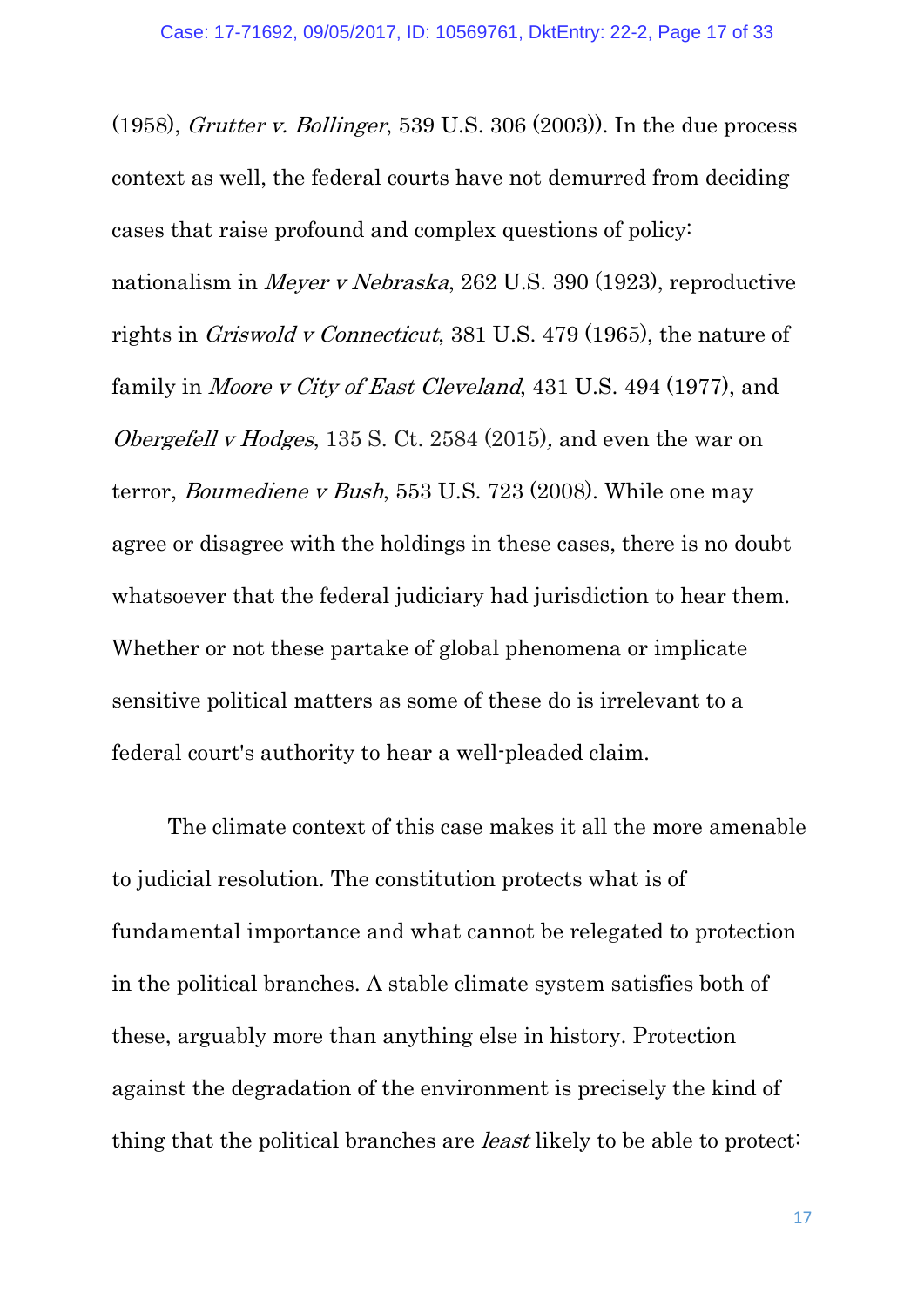it requires long-term thinking for the benefit of those who have no political voice. This is a case of first impression because we now know what we failed to grasp before: that government action can and does impact the stability of the climate system and the ability of American citizens to own property along the shoreline for fishing and farming, to exercise all their other rights, and indeed to live full and free lives. Federal courts can apply well-entrenched constitutional principles to determine the limits of governmental power to infringe on these liberty interests.

#### <span id="page-17-0"></span>B. Defendants Confuse Disappointment with Error

Far from constituting clear error to hear the claim, the Supreme Court has held that jurisdiction in cases like this is mandatory. The Court said that "where the complaint . . . is so drawn as to seek recovery directly under the Constitution . . . the federal court . . . must entertain the suit . . . ." and that "the court must assume jurisdiction to decide whether the allegations state a cause of action on which the court can grant relief, as well as to determine issues of fact arising in the controversy." Bell v Hood, 327 U.S. 678, 681-2 (1946) (emphasis added). To take jurisdiction in this case is not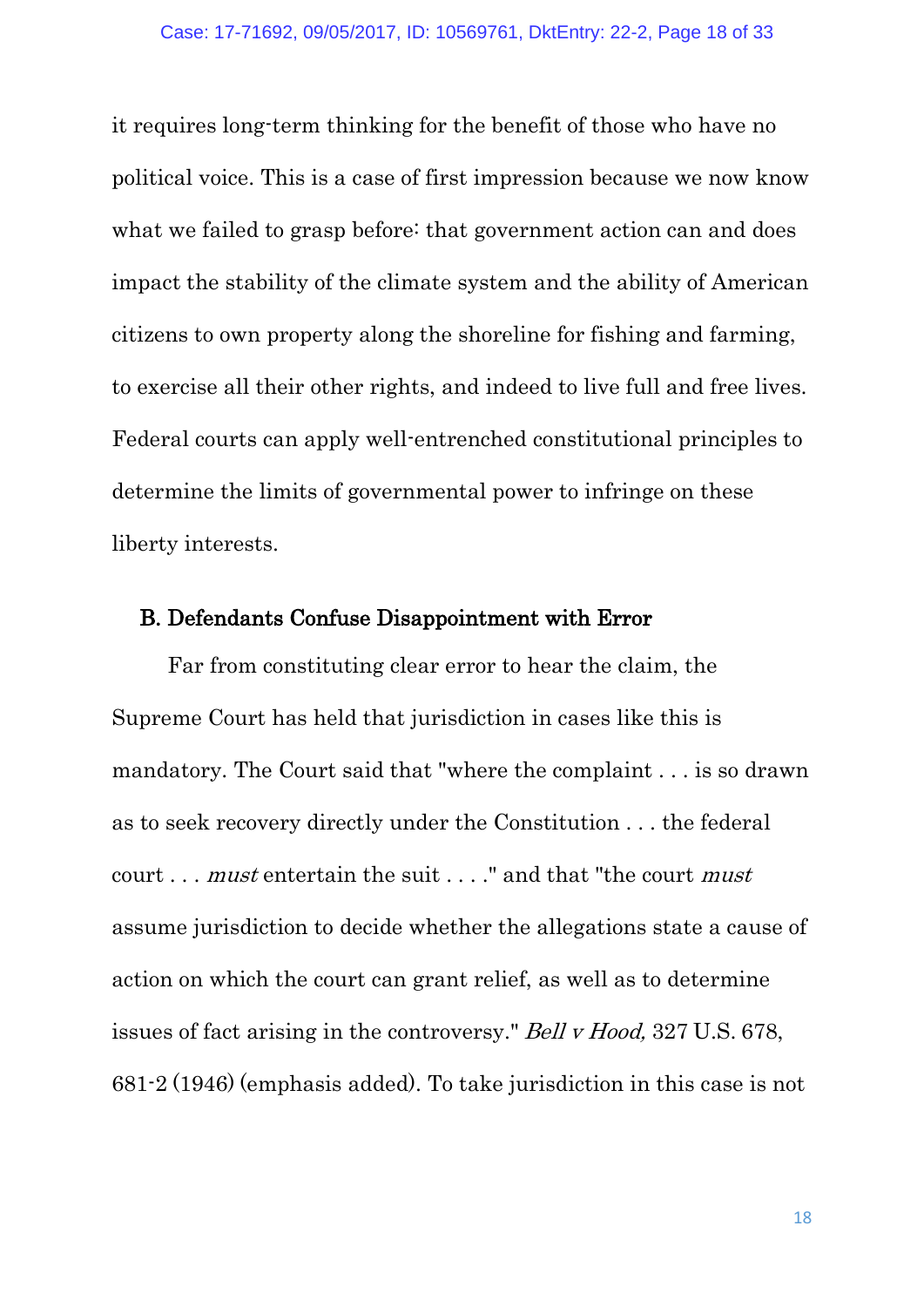clearly erroneous. It is not a violation of separation of powers; it is not even discretionary. It is an obligation.

Rather than violating separation of powers, the district court's assertion of jurisdiction over this Fifth Amendment claim implicates the core function of the federal courts in our system of separation of powers: to determine the meaning and scope of constitutionally protected fundamental rights. This is, essentially, the power to say what the law is, a power that has been allocated to the federal judicial department since Marbury v. Madison, 5 U.S. 137 (1803), and repeated ever since. As the Court firmly asserted in Cooper v. Aaron 538 U.S. 18 (1958), Chief Justice John Marshall's determination that it is "emphatically the province and duty of the judicial department to say what the law is," "declared the basic principle that the federal judiciary is supreme in the exposition of the law of the Constitution, and that principle has ever since been respected by this Court and the Country as a permanent and indispensable feature of our constitutional system." Cooper v Aaron, 358 U.S. 18 (1958) (citing Marbury, 5 U.S. at 177).

To place the question before the federal courts is not to remove it from the political sphere. As the *Obergefell* court reminded us in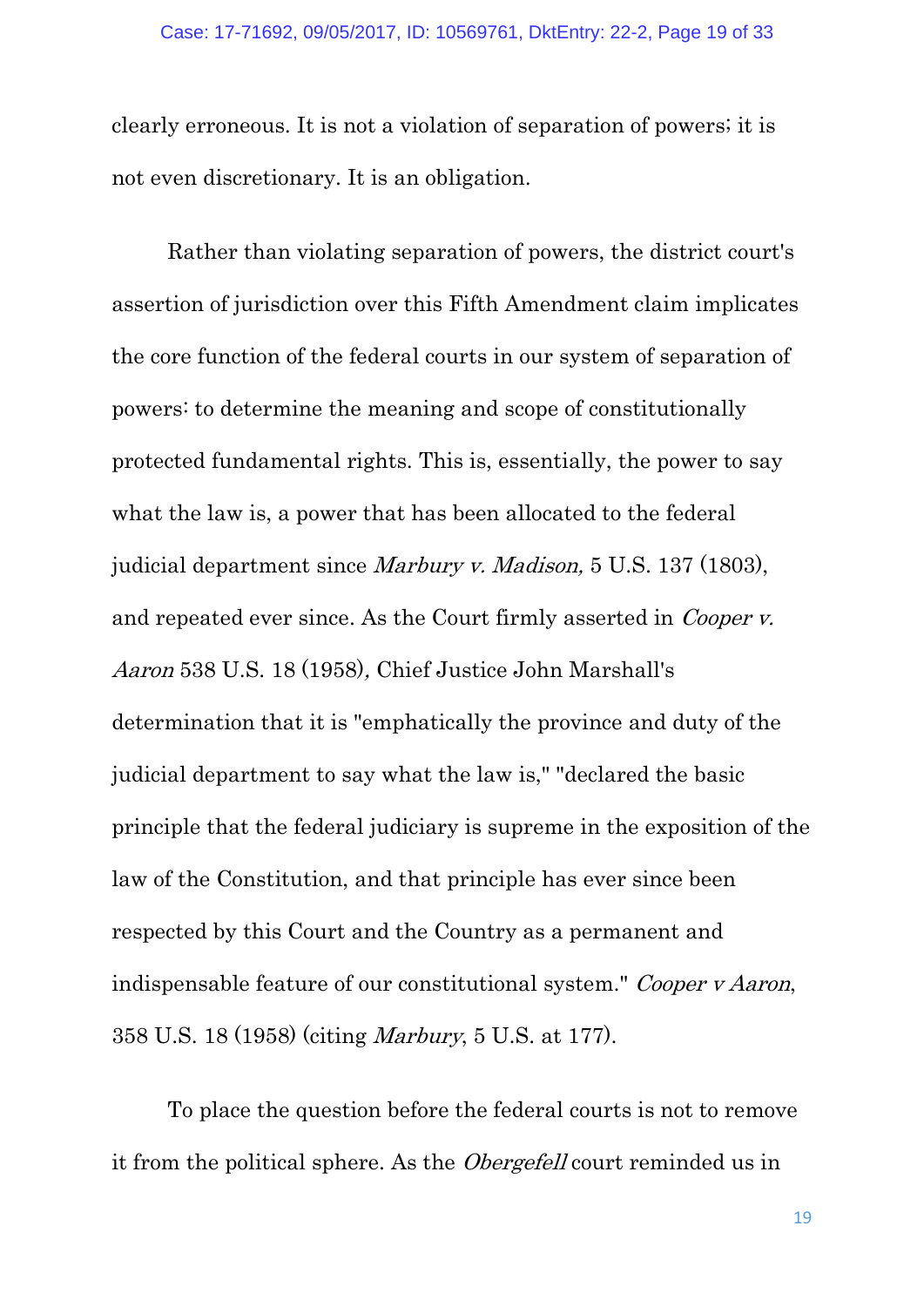the context of marriage, "changed understandings of marriage are characteristic of a Nation where new dimensions of freedom become apparent to new generations, often through perspectives that begin in pleas or protests and then are considered in the political sphere and the judicial process." 135 S. Ct. at 2596 (2015). In our constitutional democracy, policies are shaped within the limits of the Constitution. The question before the district court concerns not the wisdom of the policies but their compliance with constitutional rights. That is fundamentally a judicial question.

Indeed, it would be an unprecedented arrogation of executive power for the Court to concede to the executive the power to say what the law is and to hold itself immune from judicial scrutiny where due process rights are at stake. The Supreme Court has said as much in a series of cases on another unforeseen, unprecedented, and global phenomenon, the war on terror. Indeed, the Supreme Court recently rejected a similar claim of political branch authority "to govern without legal constraint" in a brief but firm paragraph in Boumediene v. Bush: "Even when the United States acts outside its borders, its powers are not 'absolute and unlimited' but are subject 'to

such restrictions as are expressed in the Constitution' . . . . To hold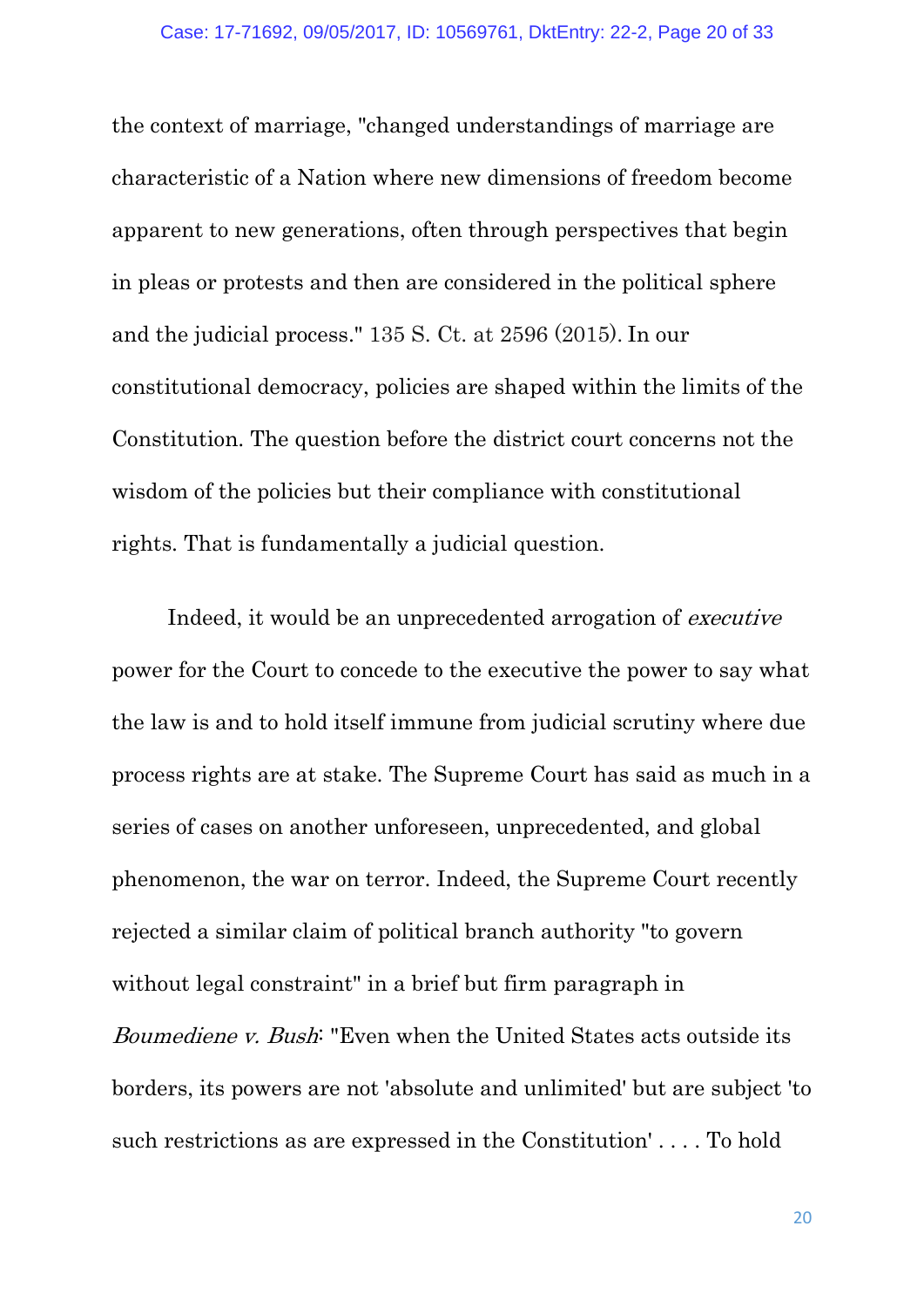the political branches have the power to switch the Constitution on or off at will . . . would permit a striking anomaly in our tripartite system of government, leading to a regime in which Congress and the President, not this Court, say 'what the law is.'" 553 U.S. 723, 765 (2008). Nor can Defendants switch off the Constitution because this case concerns a stable climate system. Separation of powers is a twoway street. Defendants' position has all traffic headed in one direction, however, notwithstanding this nation's constitutional design.

This isn't to say of course that separation of powers isn't relevant here. It is. But it is too soon to say how and how much so as to determine if constitutional cabins are overrun. There is no basis for maintaining that the district court's case management is other than reasonable and responsible. It has bifurcated the proceedings into separate phases of liability and remedy. Doc. No. 12. It has managed discovery without any substantive objection from Defendants. Id. When the time comes, it will develop a record to enable careful decisionmaking and review. Id. at 3. Thus, separation of powers implications, if any, will be addressed during the discovery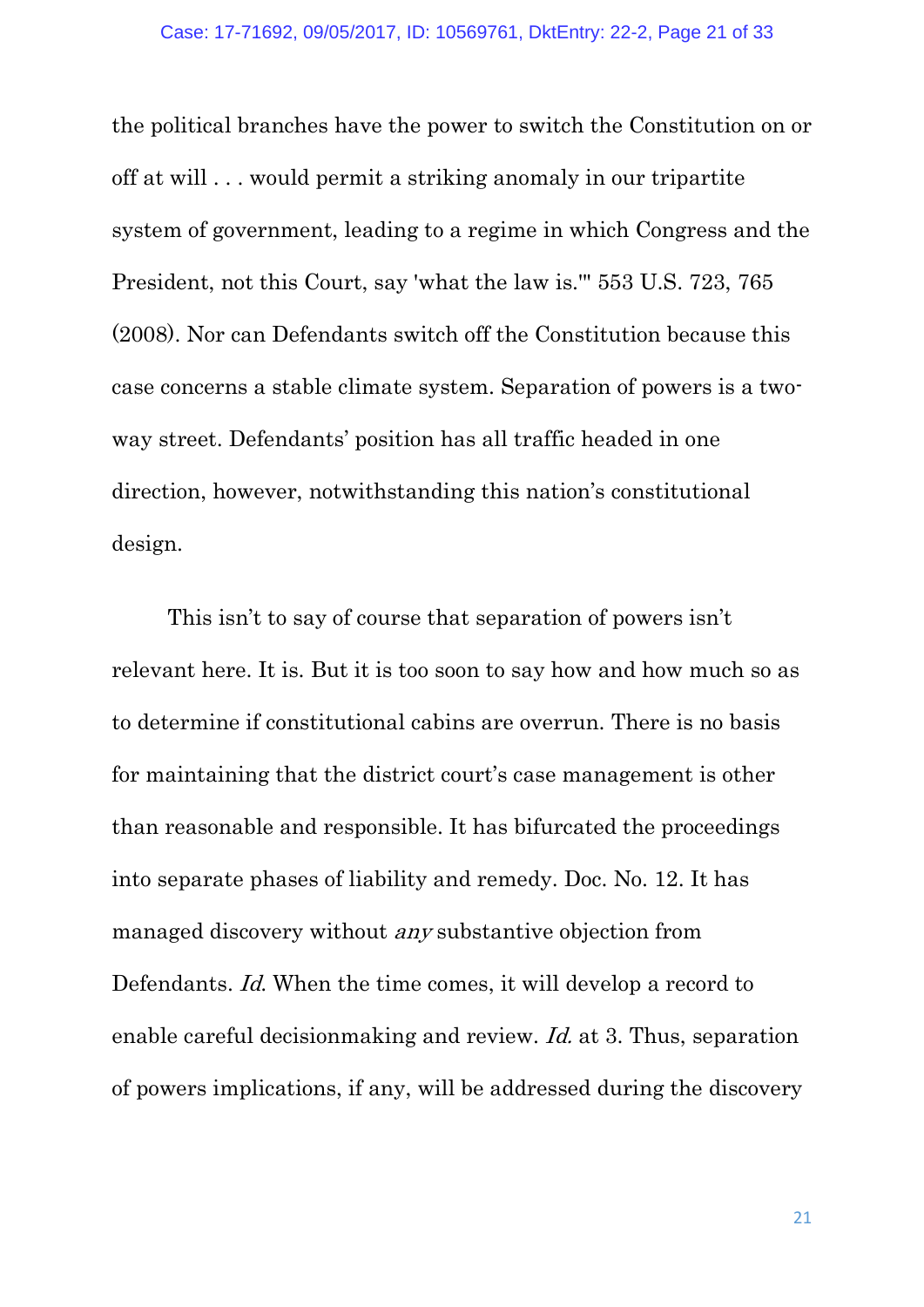and trial management process, and  $-$  if need be  $-$  on appeal. Id. at 2-3.

Although at times Defendants contradict their own hyperbole by recognizing that the district court order did no more than set a cause for trial, they repeatedly misstates what is at issue. The district court's decision found a basis for holding a trial on a constitutional claim; it did not assume the responsibility to "dictate and manage—indefinitely—all federal policy decisions related to fossil fuels, energy production, alternative energy sources, public lands, and air quality standards." Pet. at 1. The court below simply determined, correctly, that the plaintiffs had raised a "claim to liberty [that] must be addressed." Obergefell, 135 S. Ct. at 2598.

## <span id="page-21-0"></span>III. Defendants have Failed to Meet its Burden to Justify the Extraordinary Remedy of Mandamus

Defendants fail to carry their heavy burden that mandamus should issue. Doc. No. 12 at 1-2, and cases cited therein. Three shortcomings stand out. First, Defendants do not cite to a single case from any level in the federal judicial system ever to have issued mandamus at this early stage of litigation – in the absence of a discovery dispute, or the involvement of an independent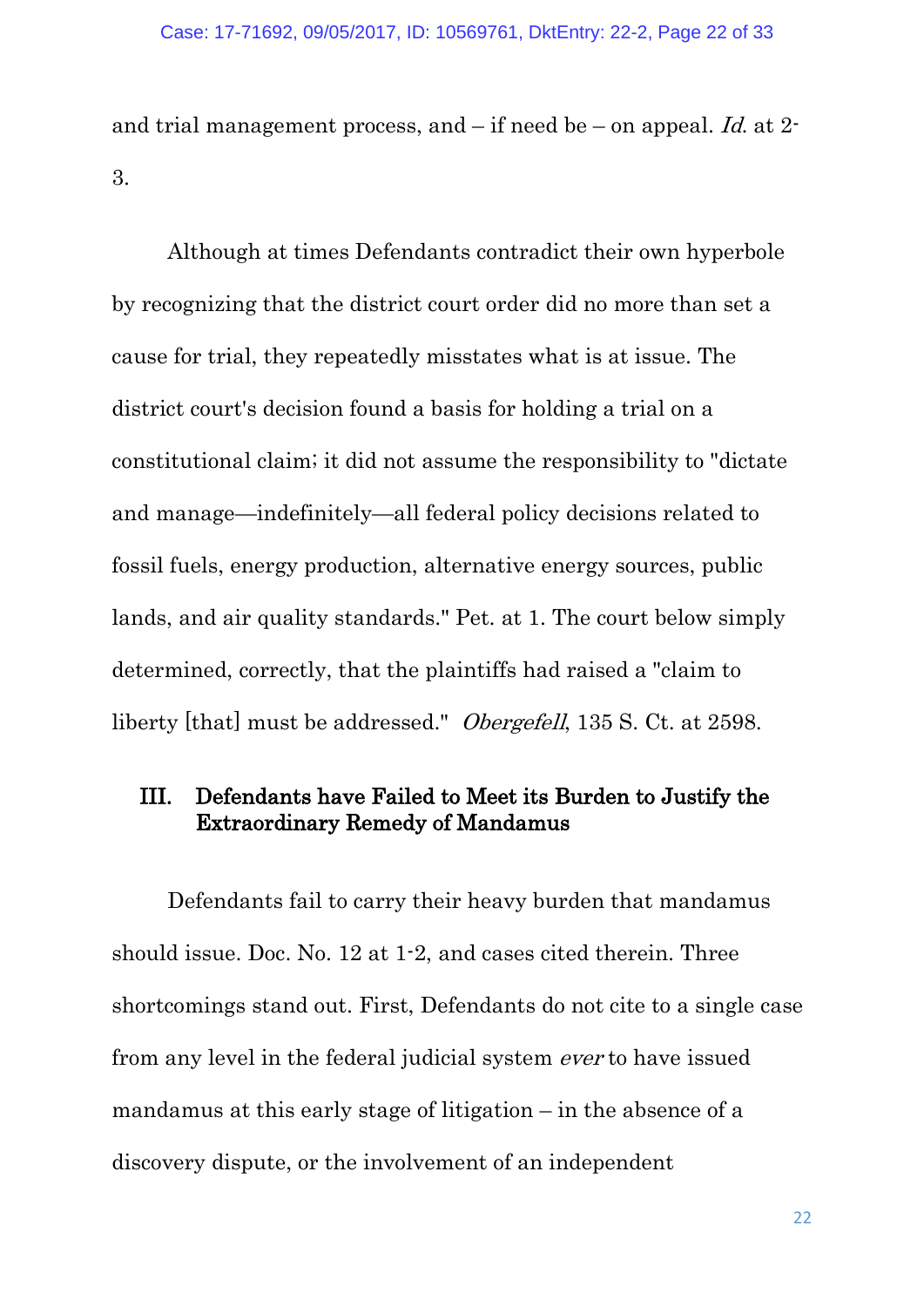constitutional right such as the First Amendment, or national security. Doc. No. 12 at 2-3. Second, Defendants do not even mention the words of the Due Process Clause, and makes only two passing references to the Supreme Court's most recent engagement of it in Obergefell. U.S. Const. Amd. 5. Pet. vii; Pet. 22-29.

Third, rather than engage Obergefell, Defendants' Due Process argument distills to a string cite to four inapposite cases that it imagines show that mandamus and dismissal are "required by the Supreme Court." Pet. 22-23. But all of these cases precede Obergefell by many decades, none alleges a deprivation of a liberty interest to a stable climate, and none stands for the proposition that mandamus is "required." Id.

#### **Conclusion**

<span id="page-22-0"></span>For the reasons given herein, the Court should deny the Petition. Respectfully submitted,

> /s/ James R. May James R. May PA Bar No. 64951 Erin Daly Dignity Rights Project Widener University Delaware Law School 4601 Concord Pike Wilmington, DE 19803 (302) 477-2100 [jrmay@widener.edu](mailto:jrmay@widener.edu)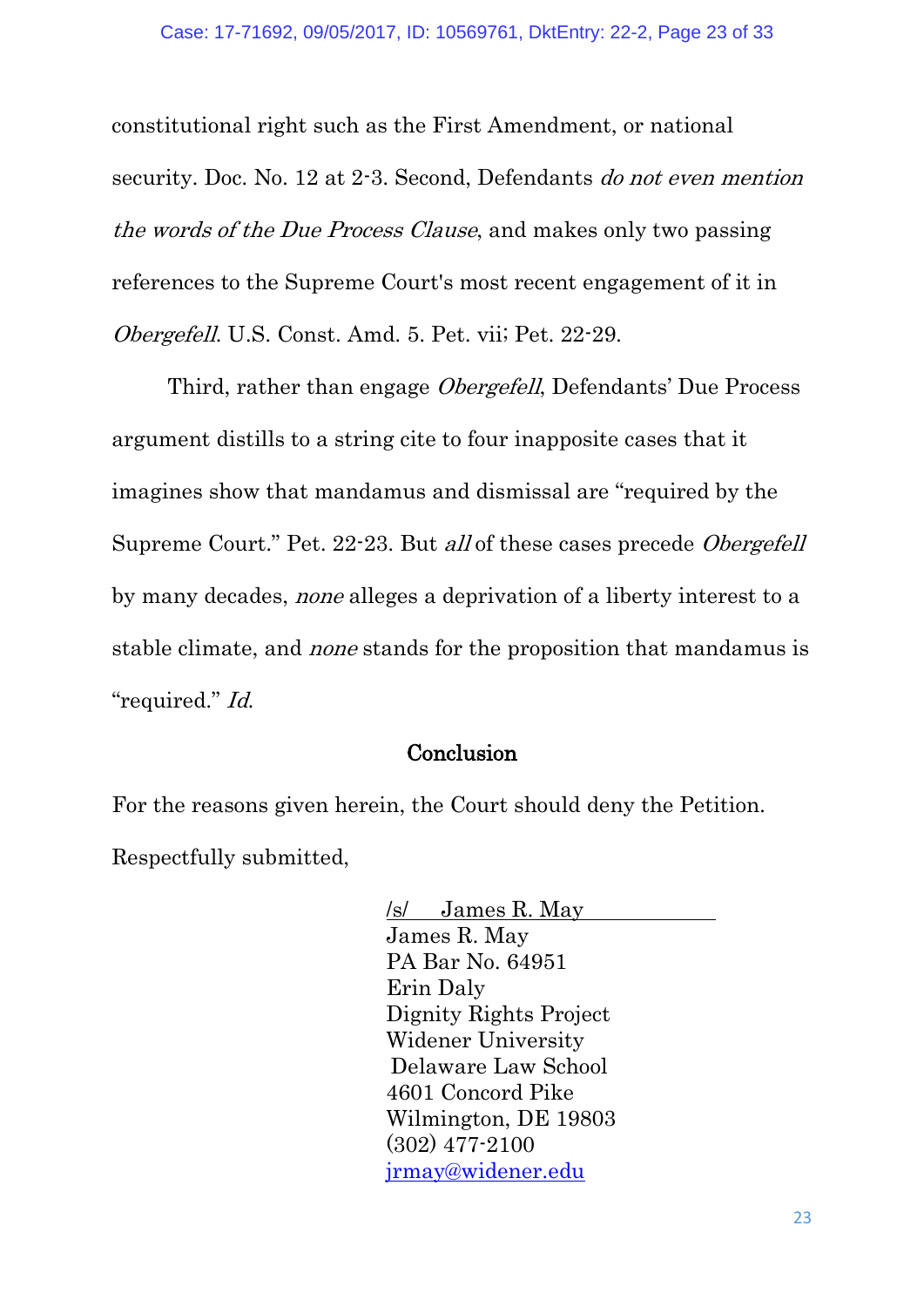[edaly@widener.edu](mailto:edaly@widener.edu)

Rachael Paschal Osborn WA Bar No. 21618 PO Box 362 Vashon, WA 98070 (509) 954-5641 [rdpaschal@earthlink.net](mailto:rdpaschal@earthlink.net)

Counsel for Amicus Curiae Law Professors

DATED: September 5, 2017

On behalf of:

Erwin Chemerinsky, Dean Jesse E. Choper Distinguished Professor of Law Berkeley Law, University of California

David L. Faigman, Chancellor and Dean John F. Digardi Distinguished Professor of Law University of California Hastings College of the Law

Rodney A. Smolla Dean and Professor of Law Widener University Delaware Law School

Randall S. Abate Associate Dean for Academic Affairs Professor of Law Florida Agricultural and Mechanical University College of Law

Nadia B. Ahmad Assistant Professor of Law Barry University Dwayne O. Andreas School of Law

Craig Anthony (Tony) Arnold Boehl Chair in Property & Land Use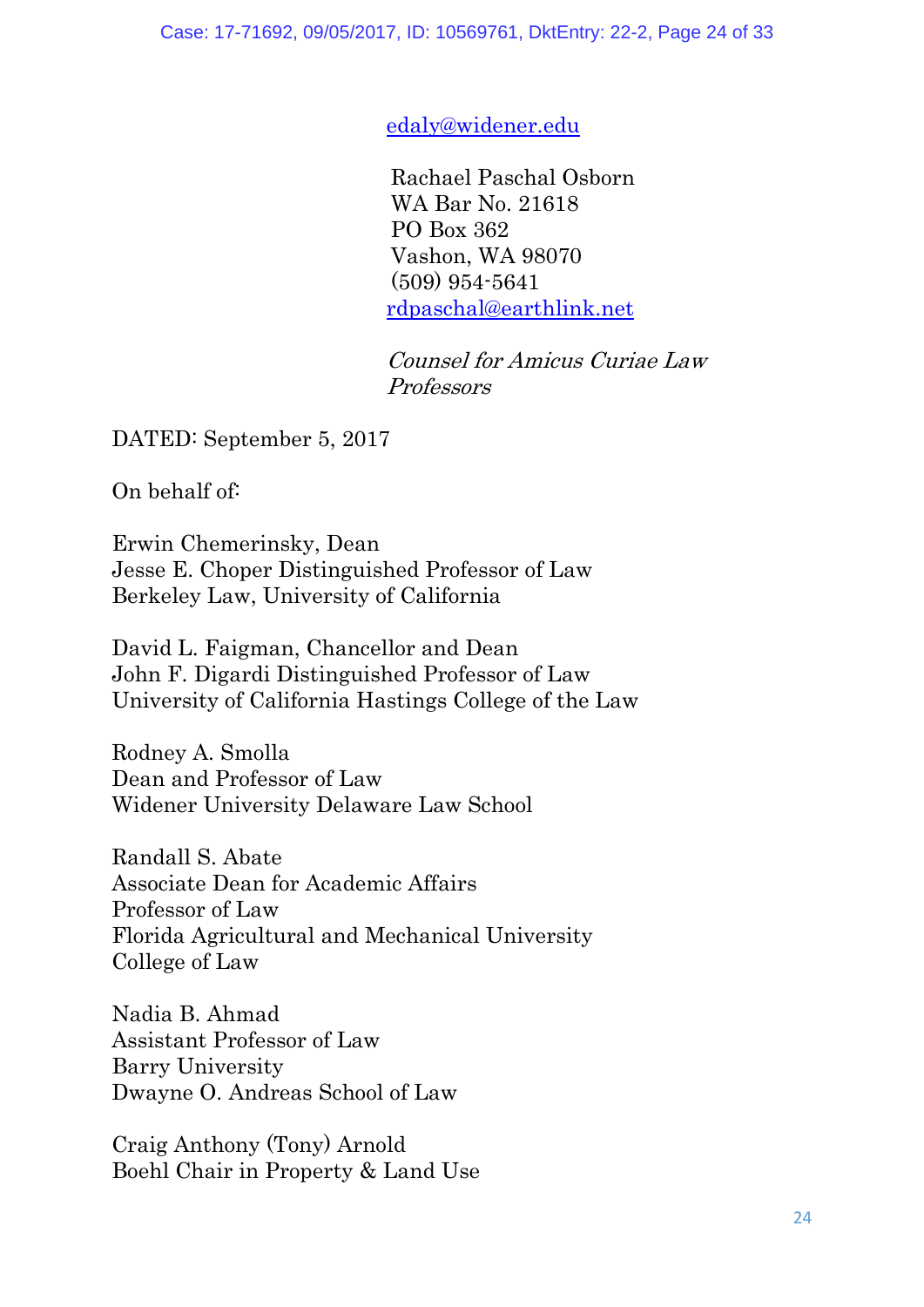Professor of Law and Affiliated Professor of Urban & Public Affairs Chair of the Center for Land Use & Environmental Responsibility University of Louisville

John E. Bonine B.B. Kliks Professor of Law University of Oregon

Michael C. Blumm Jeffrey Bain Faculty Scholar & Professor of Law Lewis and Clark Law School

Wil Burns Co-Executive Director Forum for Climate Engineering Assessment School of International Service American University

Lynda Collins Professor Centre for Environmental Law & Global Sustainability Faculty of Law/Faculté de droit Common Law Section/Section de common law University of Ottawa/Université d'Ottawa

Kim Diana Connolly Professor of Law Vice Dean for Advocacy and Experiential Education University at Buffalo School of Law, State University of New York

Robin Kundis Craig James I. Farr Professor of Law University of Utah S.J. Quinney College of Law

Karl S. Coplan Professor of Law Elisabeth Haub School of Law Pace University

Rachel E. Deming Associate Professor Barry University Dwayne O Andreas School of Law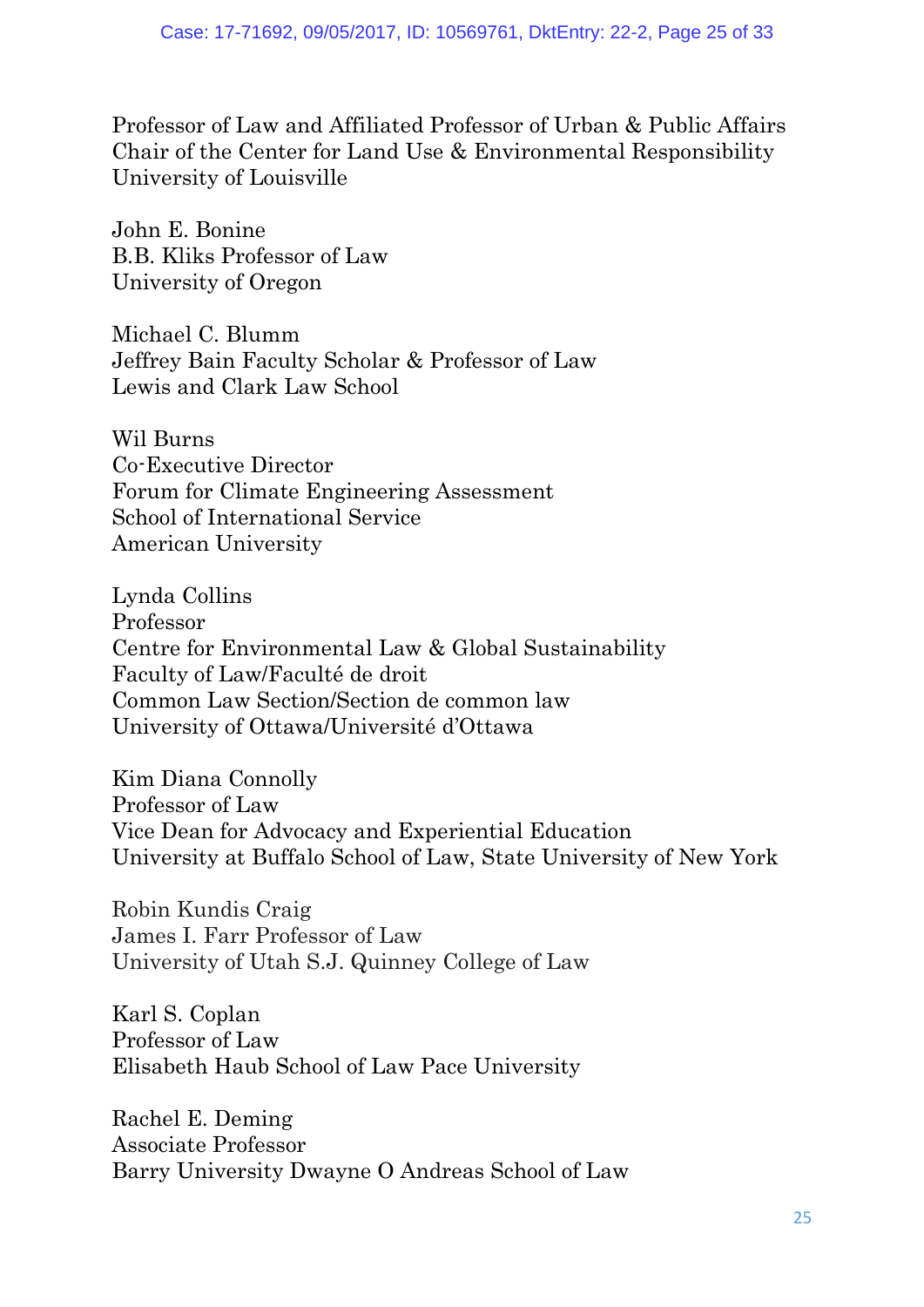Orlando, FL

John C. Dernbach Commonwealth Professor of Environmental Law and Sustainability Director, Environmental Law and Sustainability Center Widener University Commonwealth Law School

Tim Duane Professor of Environmental Studies University of California

Richard M. Frank Professor of Environmental Practice Director, California Environmental Law & Policy Center School of Law University of California

Dale D. Goble Emeritus University Distinguished Professor Emeritus Margaret Wilson Schimke Distinguished Professor of Law University of Idaho

Noah D. Hall Professor of Law, Wayne State University Scholarship Director, Great Lakes Environmental Law Center Visiting Professor, University of Michigan School for Environment and Sustainability

Jacqueline P. Hand Professor of Law University of Detroit Mercy Law School

Richard Hildreth Professor of Law Director, University of Oregon Ocean & Coastal Law Center University of Oregon School of Law

David R. Hodas Distinguished Emeritus Professor of Law Widener University Delaware Law School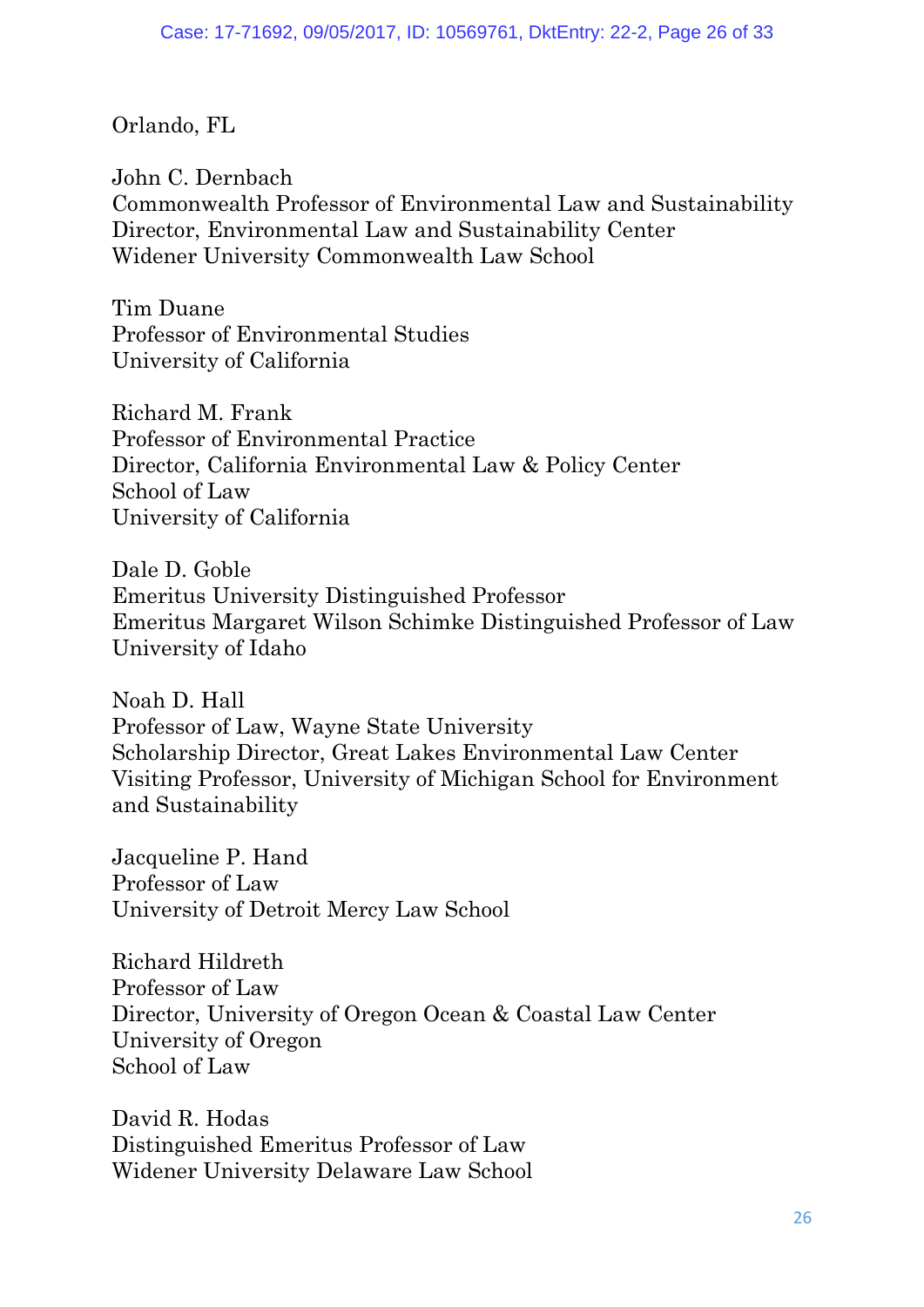Oliver Houck Professor of Law David Boies Chair in Public Interest Law Tulane University Law School

Kirk W. Junker Professor of Law Duquesne University School of Law

Sam Kalen Winston S. Howard Distinguished Professor University of Wyoming College of Law Laramie, Wyoming

Madeline June Kass Visiting Professor Seattle University School of Law Professor Emeritus Thomas Jefferson School of Law

Christine A. Klein Chesterfield Smith Professor of Law University of Florida Research Professor University of Florida Levin College of Law

Kenneth T. Kristl Professor of Law Director, Environmental & Natural Resources Law Clinic Widener University Delaware Law School

Katrina Fischer Kuh Haub Distinguished Professor of Environmental Law Elisabeth Haub School of Law at Pace University

Douglas A. Kysar Joseph M. Field '55 Professor of Law Yale Law School

Kevin Leske Associate Professor of Law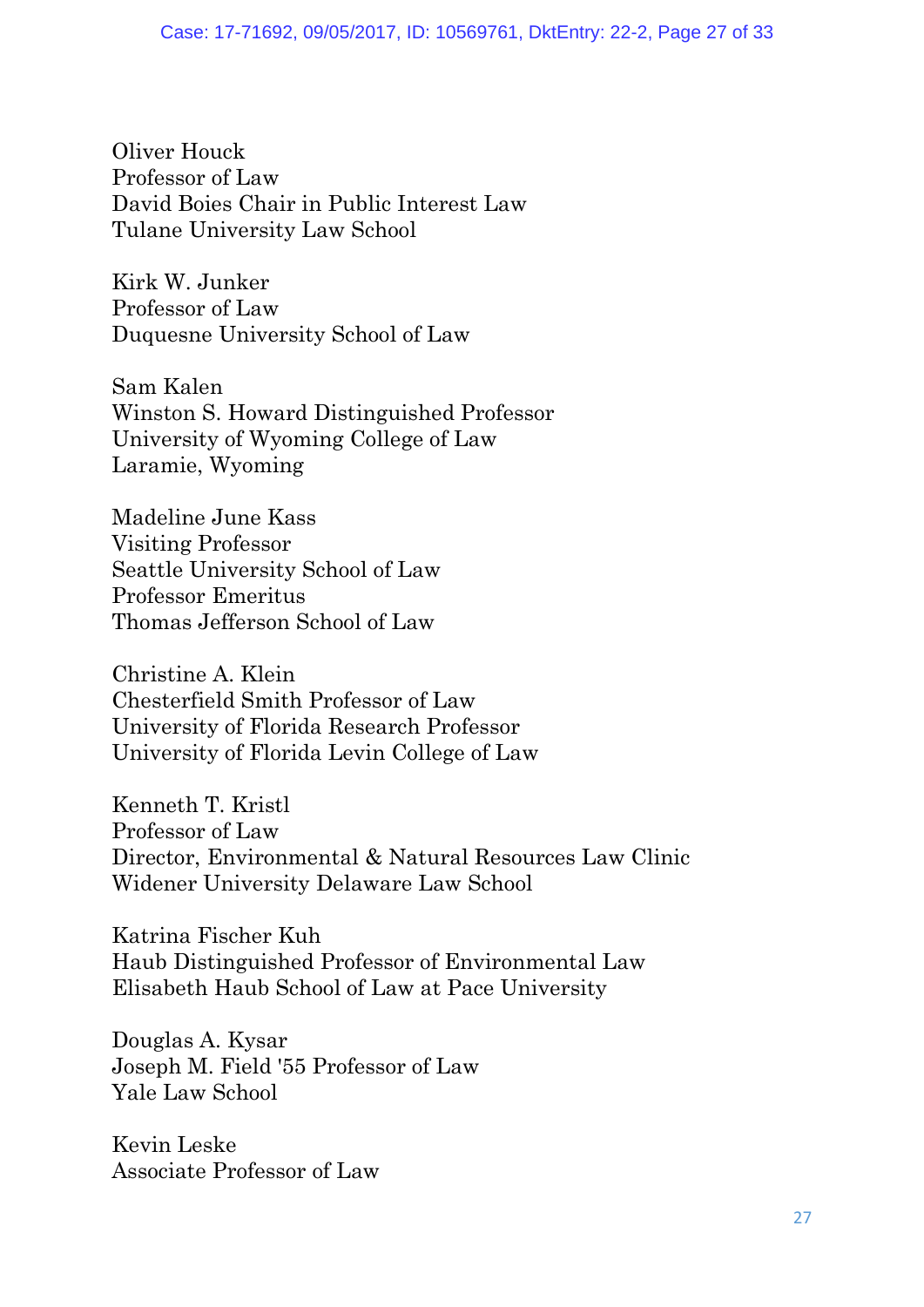Barry University School of Law

Maxine I. Lipeles Director, Interdisciplinary Environmental Clinic Senior Lecturer in Law Washington University School of Law

Ryke Longest Clinical Professor Duke School of Law Nicholas School of the Environment

Kevin Lynch Assistant Professor of Law Environmental Law Clinic University of Denver Sturm College of Law

Mary L. Lyndon Professor of Law St. John's University School of Law

Daniel Magraw Senior Fellow, Foreign Policy Institute and Professorial Lecturer School of advanced International Studies Johns Hopkins University

Patrick C. McGinley Judge Charles H. Haden II Professor of Law West Virginia University College of Law

Joel A. Mintz Professor of Law Nova Southeastern University College of Law

Sharmila L. Murthy Assistant Professor Suffolk University Law School

Jessica Owley Professor of Law University at Buffalo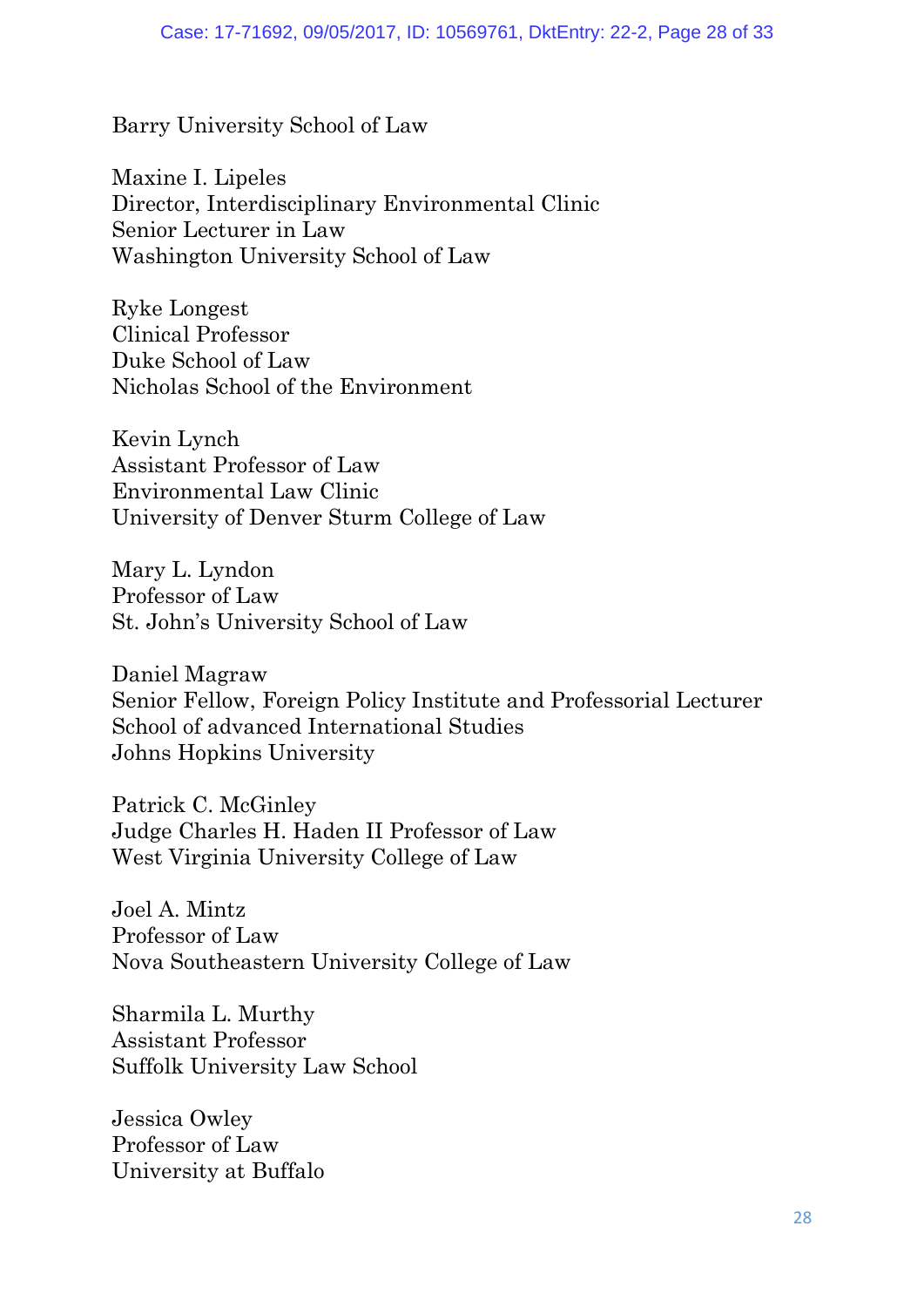State University of New York (SUNY)

Gabe Pacyniak Assistant Professor of Law University of New Mexico School of Law

LeRoy Paddock Associate Dean for Environmental Law Studies The George Washington University Law School

Patrick Parenteau Professor of Law Senior Counsel, Environmental and Natural Resources Law Clinic Vermont Law School

Ileana Porras Professor of Law University of Miami School of Law

Ann Powers Professor Emerita of Law Global Center for Environmental Legal Studies Elisabeth Haub School of Law at Pace University

Prof. Karl R. Rábago Pace University Elisabeth Haub School of Law Executive Director, Pace Energy and Climate Center

Prof. Nicholas A. Robinson University Professor on the Environment and Gilbert and Sarah Kerlin Distinguished Professor of Environmental Law Emeritus Pace University Elisabeth Haub School of Law

Kalyani Robbins Associate Professor of Law Director, Environmental & Natural Resources Law Program Florida International University College of Law

William H. Rodgers, Jr. Emeritus Professor of Law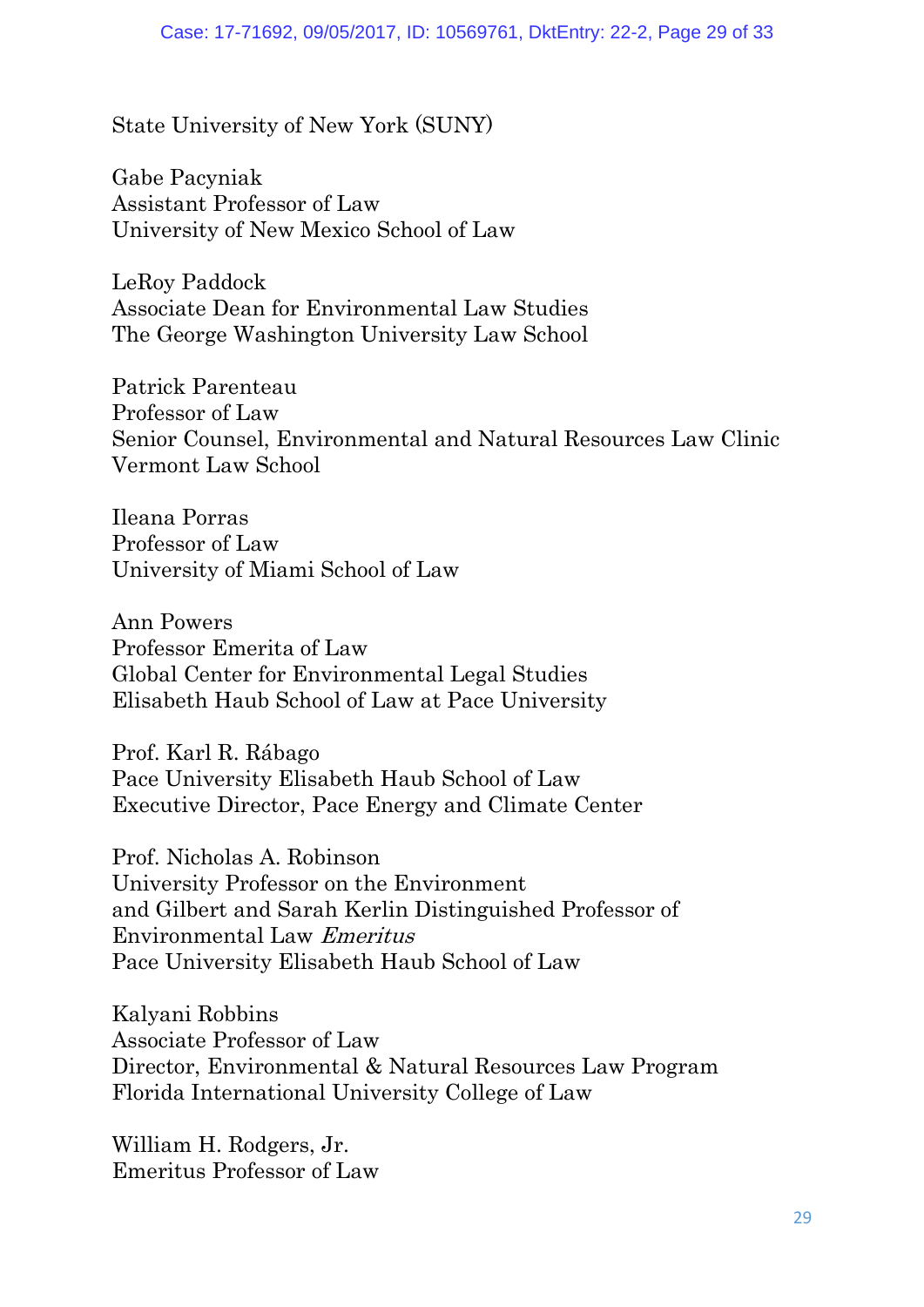University of Washington School of Law

Jonathan D. Rosenbloom Professor of Law and Director, Environment & Sustainability Program Drake Law School

Armin Rosencranz Former trustee, Stanford University and Professor of Law, Jindal Global Law School, India

Erin Ryan Elizabeth C. & Clyde W. Atkinson Professor Florida State University, College of Law

Melissa Scanlan Director, New Economy Law Center Professor of Law Vermont Law School

Deborah A. Sivas Luke W. Cole Professor of Environmental Law Director, Environmental Law Clinic Director, Environmental and Natural Resources Law & Policy Program Stanford Law School

Ryan B. Stoa Associate Professor of Law Concordia University School of Law

David Takacs Professor University of California Hastings College of the Law

Gerald Torres Jane M.G. Foster Professor Faculty Fellow, Atkinson Center for a Sustainable Future Cornell University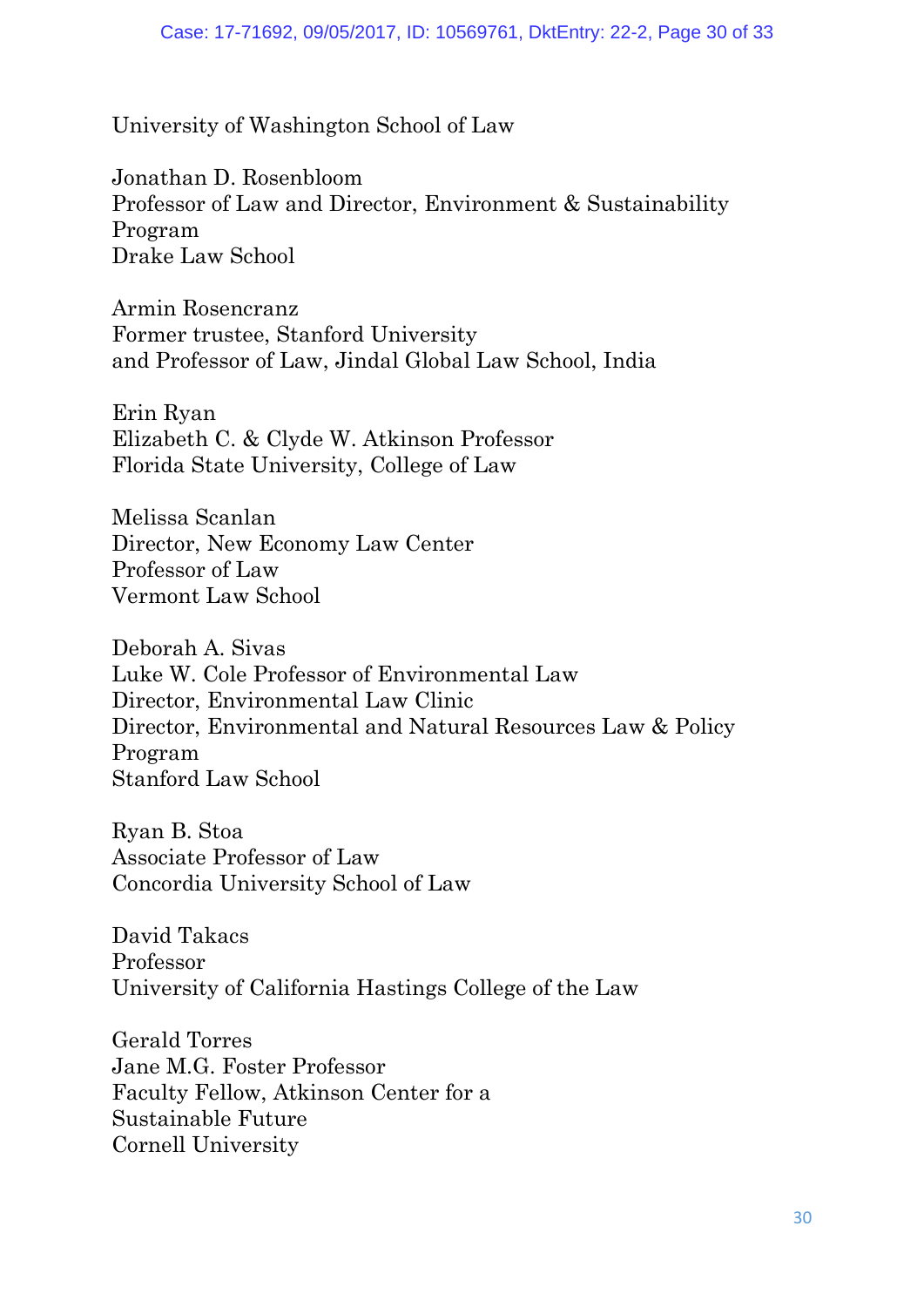Robert R.M. Verchick Gauthier-St. Martin Chair in Environmental Law Loyola University New Orleans Senior Fellow in Disaster Resilience Leadership Tulane University

Clifford J. Villa Assistant Professor University of New Mexico School of Law

Elizabeth Kronk Warner Associate Dean of Academic Affairs, Professor of Law, and Director, Tribal Law and Government Center University of Kansas School of Law

Charles F. Wilkinson Distigushed Professor, Moses Lasky Professor of Law University of Colorado Law School Wolf Law Building 401 UCB 2450 Kittredge Loop Road Boulder, CO 80309

Robert A. Williams, Jr. E. Thomas Sullivan Professor of Law and Faculty Co-Chair, Indigenous Peoples Law and Policy Program The University of Arizona Rogers College of Law

<span id="page-30-0"></span>Mary Christina Wood Philip H. Knight Professor University of Oregon School of Law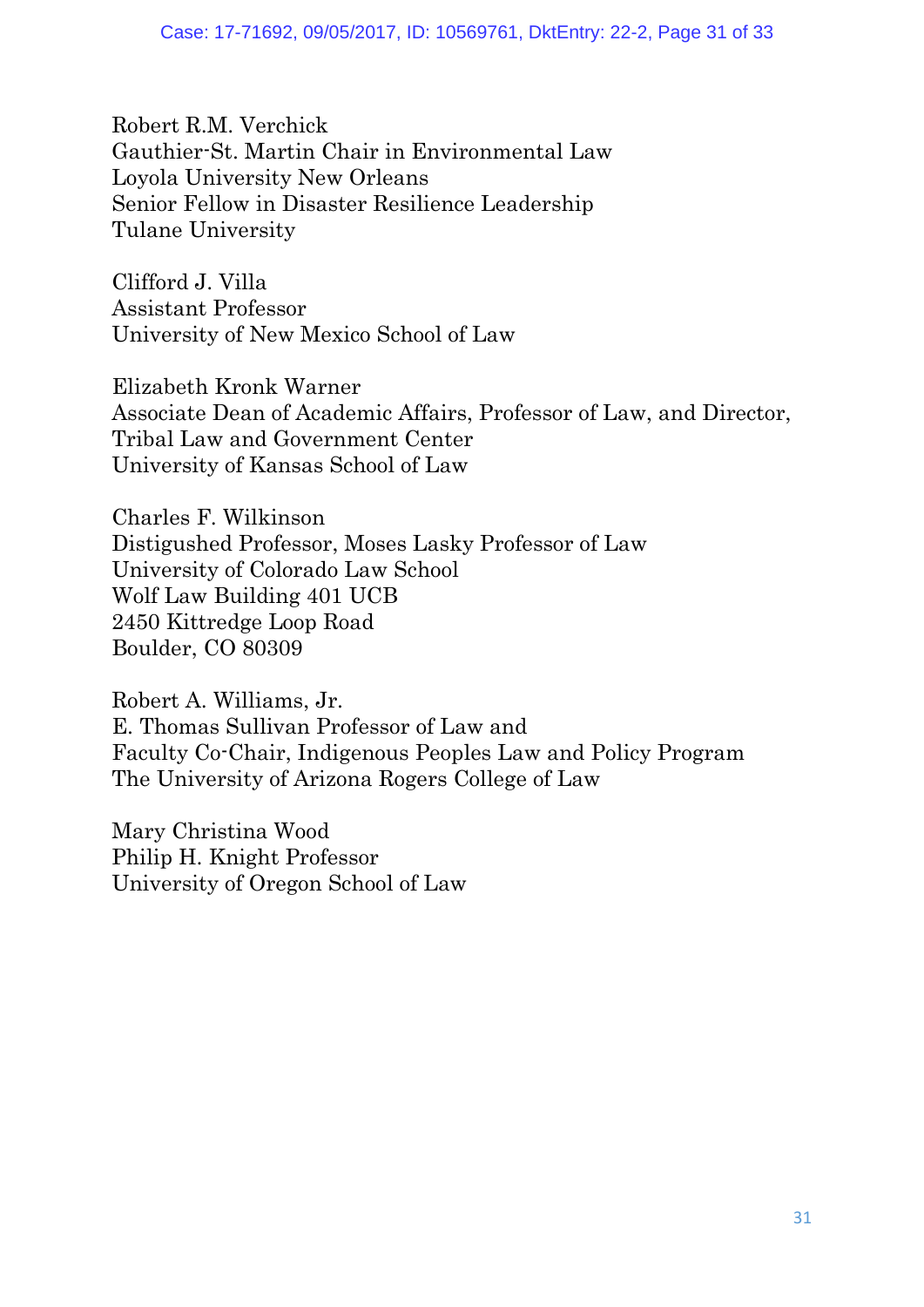## CERTIFICATE OF COMPLIANCE

I certify that the attached brief is proportionally spaced, has a typeface of 14 points or more, and contains 3,889 words (excluding the parts of the brief exempted based on the word processing system used to prepare the brief).

DATED: September 5, 2017

/s/ James R. May James R. May Dignity Rights Project Widener University Delaware Law School 4601 Concord Pike Wilmington, DE 19803